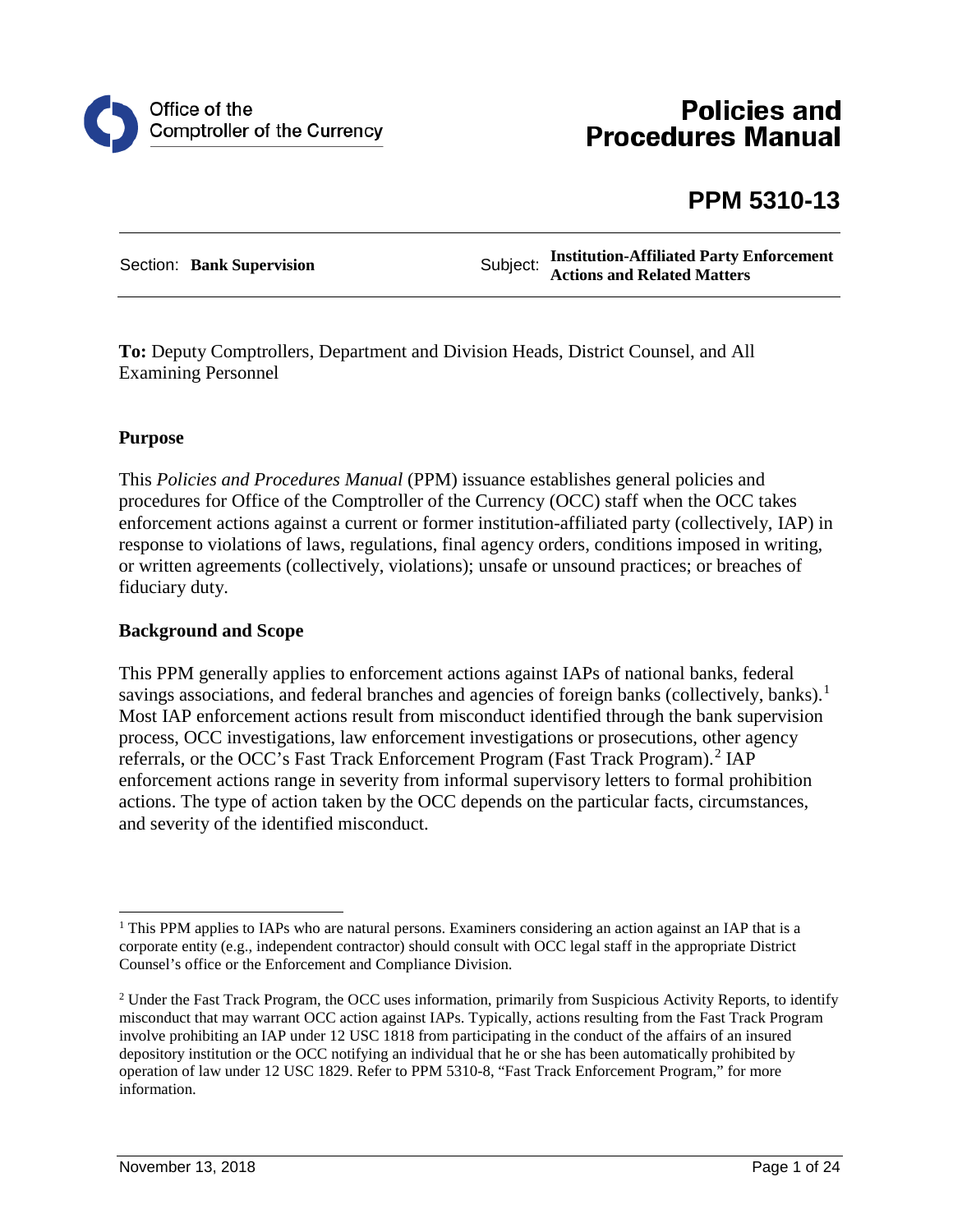Other PPMs address the details of civil money penalty (CMP) actions, actions affecting individuals under the OCC's Fast Track Program, enforcement actions against banks, and actions to enforce securities laws and regulations.[3](#page-1-0)

This PPM provides internal OCC guidance and does not create substantive or procedural rights enforceable at law or in any administrative proceeding. This PPM also does not supersede or limit the applicability of any other OCC policy that may provide more explicit guidance or establish supplemental procedures applicable to IAP enforcement actions.

#### **Contents**

| L.    |                                                         |  |
|-------|---------------------------------------------------------|--|
| II.   |                                                         |  |
| III.  |                                                         |  |
| IV.   |                                                         |  |
|       |                                                         |  |
|       |                                                         |  |
| V.    |                                                         |  |
|       |                                                         |  |
|       |                                                         |  |
|       |                                                         |  |
|       |                                                         |  |
| VI.   |                                                         |  |
| VII.  |                                                         |  |
| VIII. |                                                         |  |
| IX.   | Documentation in OCC Supervisory Information Systems 13 |  |
| X.    |                                                         |  |
|       |                                                         |  |
|       |                                                         |  |
|       |                                                         |  |
|       |                                                         |  |
|       |                                                         |  |

<span id="page-1-0"></span> <sup>3</sup> Refer to PPM 5000-7, "Civil Money Penalties"; PPM 5310-8, "Fast Track Enforcement Program"; PPM 5310-3, "Bank Enforcement Actions and Related Matters"; and PPM 5310-5, "Securities Activities Enforcement Policy."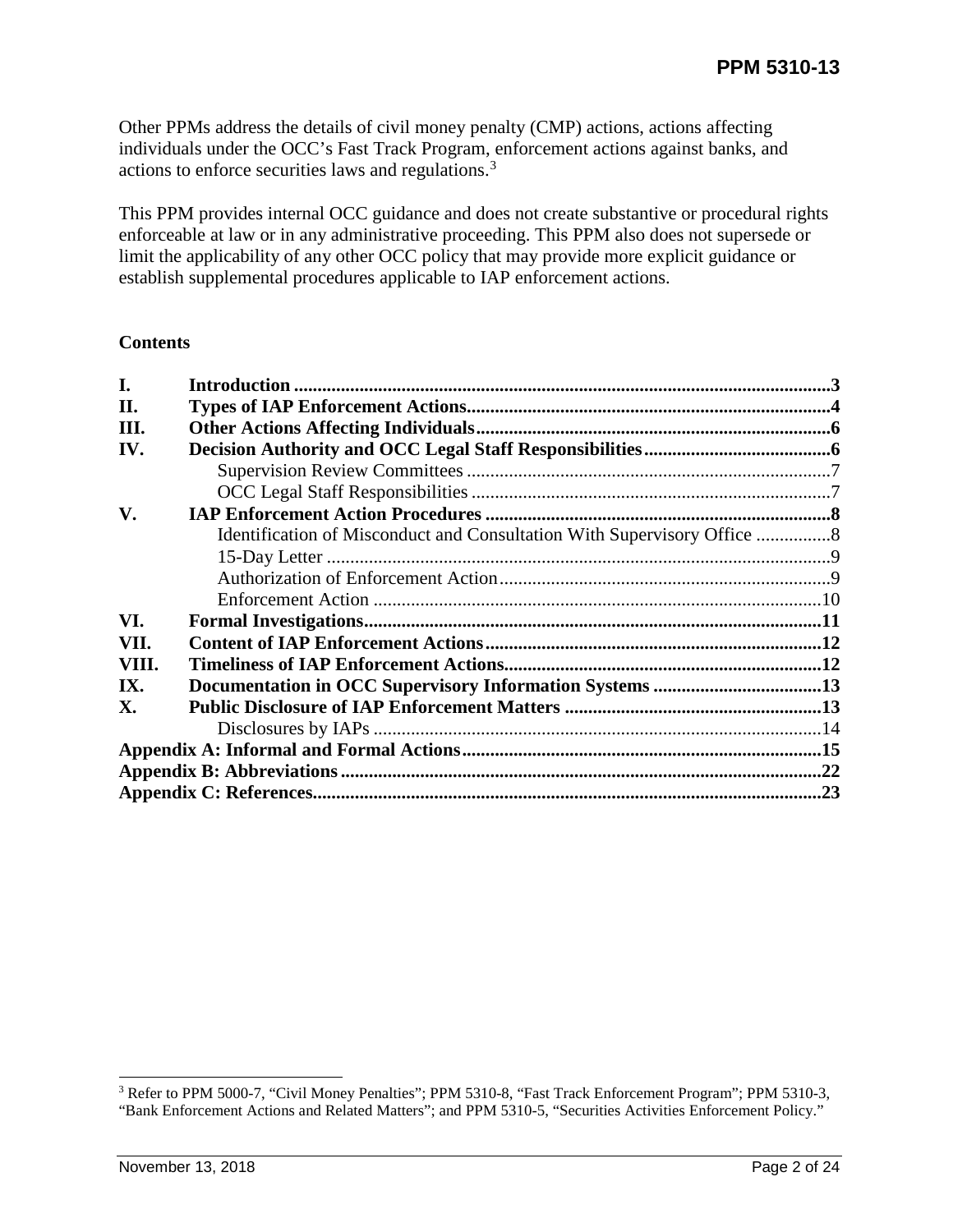# <span id="page-2-0"></span>**I. Introduction**

An enforcement action against an IAP may serve as a deterrent to, encourage correction of, or prevent

- violations (including any action, alone or with another or others, for or toward causing, bringing about, participating in, counseling, or aiding or abetting a violation); [4](#page-2-1)
- unsafe or unsound practices; or
- $\bullet$  breaches of fiduciary duty.<sup>[5](#page-2-2)</sup>

Enforcement actions against IAPs reinforce the accountability of individuals for their conduct regarding the affairs of a bank. An IAP enforcement action may be used on a stand-alone basis or in conjunction with other supervisory or enforcement actions.

An IAP, as defined at 12 USC 1813(u), includes

- any director, officer, employee, or controlling stockholder (other than a bank holding company or savings and loan holding company) of, or agent for, an insured depository institution;
- any other person who has filed or is required to file a change-in-control notice (refer to 12 USC 1817(j) and 12 CFR 5.50);
- any shareholder (other than a bank holding company or savings and loan holding company), consultant, joint venture partner, and any other person as determined by the OCC (by regulation or case-by-case) who participates in the conduct of the affairs of an insured depository institution; and
- any independent contractor (including any attorney, appraiser, or accountant) who knowingly or recklessly participates in any violation of law or regulation, breach of fiduciary duty, or unsafe or unsound practice, which caused or is likely to cause more than a minimal financial loss to, or a significant adverse effect on, the insured depository institution. [6](#page-2-3)

The resignation, termination of employment or participation, or separation of an IAP (including a separation caused by the bank's closing) does not affect the OCC's jurisdiction and authority to take an enforcement action under 12 USC 1818 against the IAP if the enforcement action is

<span id="page-2-1"></span> <sup>4</sup> Refer to 12 USC 1813(v).

<span id="page-2-2"></span><sup>5</sup> For more information on fiduciary duties, refer to the OCC's *The Director's Book: Role of Directors for National Banks and Federal Savings Associations* and the "Insider Activities" booklet of the *Comptroller's Handbook*.

<span id="page-2-3"></span><sup>6</sup> Examiners considering an action against an individual affiliated with an uninsured national banking association, uninsured federal branch or agency, or a third-party service provider (including an independent contractor) should consult with OCC legal staff in the appropriate District Counsel's office or the Enforcement and Compliance Division.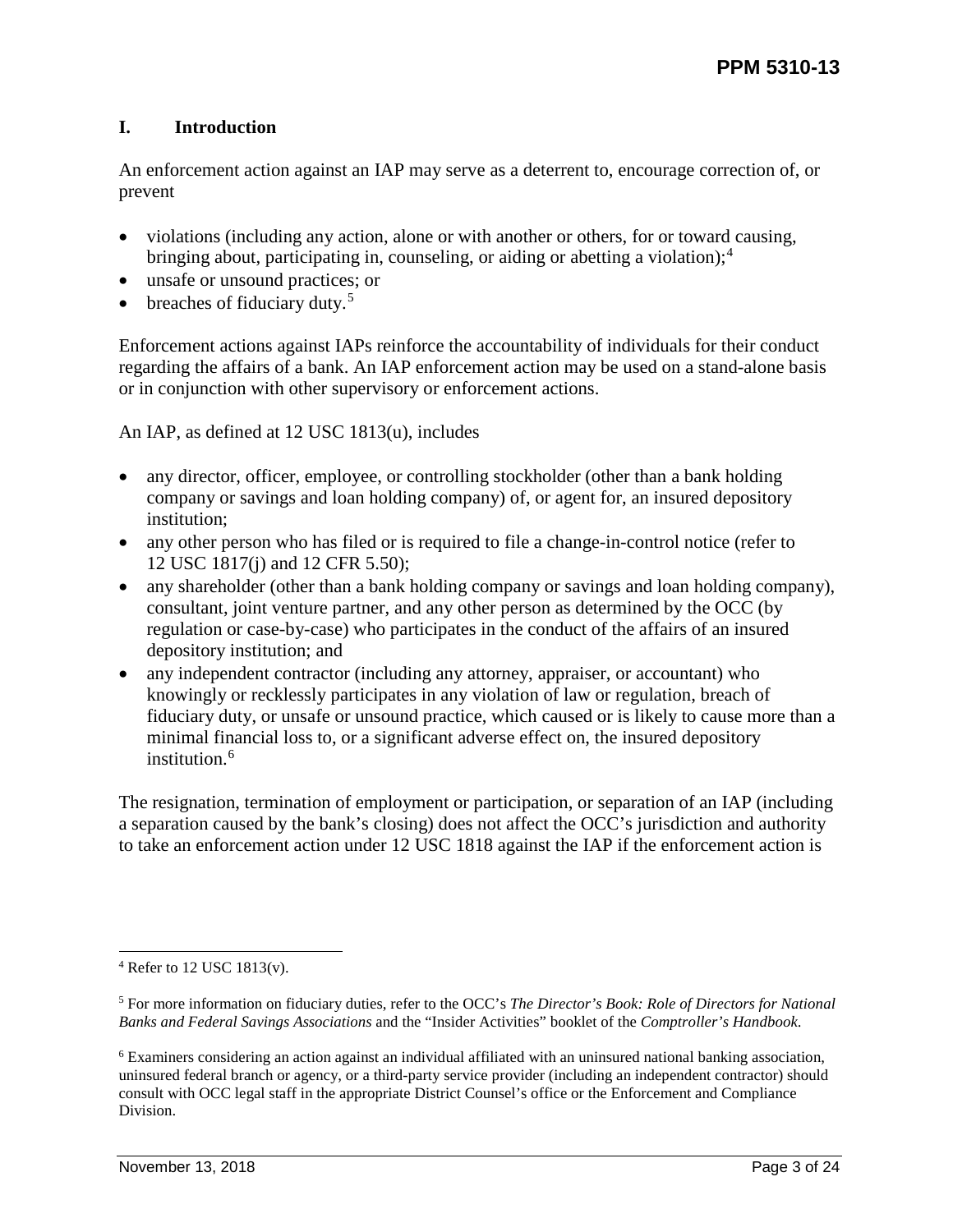finalized or a notice of charges (to commence litigation) is served within six years of the date the IAP resigned, ceased employment or participation, or otherwise separated from the bank.<sup>[7](#page-3-1)</sup>

Most IAP enforcement actions are also subject to a five-year statute of limitations.<sup>[8](#page-3-2)</sup> This means that the OCC generally finalizes an enforcement action, files a notice of charges, or executes a tolling agreement with the IAP within five years of when the claim accrues. Generally, the claim accrues upon the IAP's misconduct that meets the statutory standard for the enforcement action (e.g., a violation, an unsafe or unsound practice, or a breach of fiduciary duty) or, when relevant, upon the effect of such misconduct (e.g., loss to the bank). There are other situations when the claim may continue beyond five years from the IAP's initial misconduct (e.g., if there are multiple or continuing instances of misconduct). Examiners should consult with OCC legal staff in the appropriate District Counsel's office (District Counsel) or the Enforcement and Compliance Division (E&C) (collectively, OCC legal staff), depending on who has responsibility as described in the "OCC Legal Staff Responsibilities" section of this PPM, with questions about IAP enforcement action jurisdiction or statute of limitations.

#### <span id="page-3-0"></span>**II. Types of IAP Enforcement Actions**

IAP enforcement actions can be either formal or informal.

- **Informal IAP enforcement actions** do not require consent from the IAP or litigation through an administrative proceeding (litigation)<sup>[9](#page-3-3)</sup> prior to issuance and are effective when issued by the OCC. Informal IAP enforcement actions are typically not published or made available to the public. [10](#page-3-4)
- **Formal IAP enforcement actions** are, in most cases, issued pursuant to 12 USC 1818, either with the consent of the IAP or through litigation. Litigation begins with the OCC's filing of a notice of charges. Formal IAP enforcement actions that are issued by consent (rather than through litigation) are typically titled "Consent Order." Formal IAP enforcement actions issued under 12 USC 1818 are typically published or made available to the public, and some are enforceable through the federal court system. In addition, violations of most formal enforcement actions issued under 12 USC 1818 can provide the legal basis for the assessment of CMPs.

Table 1 summarizes the types of informal and formal IAP enforcement actions most commonly used. Refer to appendix A of this PPM for detailed information about each of these types of actions.

<span id="page-3-1"></span> <sup>7</sup> Refer to 12 USC 1818(i)(3).

<span id="page-3-2"></span><sup>8</sup> Refer to 28 USC 2462.

<span id="page-3-3"></span><sup>&</sup>lt;sup>9</sup> Refer to 12 CFR 19 and 109 for more information about OCC administrative proceedings.

<span id="page-3-4"></span><sup>&</sup>lt;sup>10</sup> In certain cases in which an IAP receives an informal enforcement action, the OCC may notify the bank that the IAP has received an informal enforcement action from the OCC.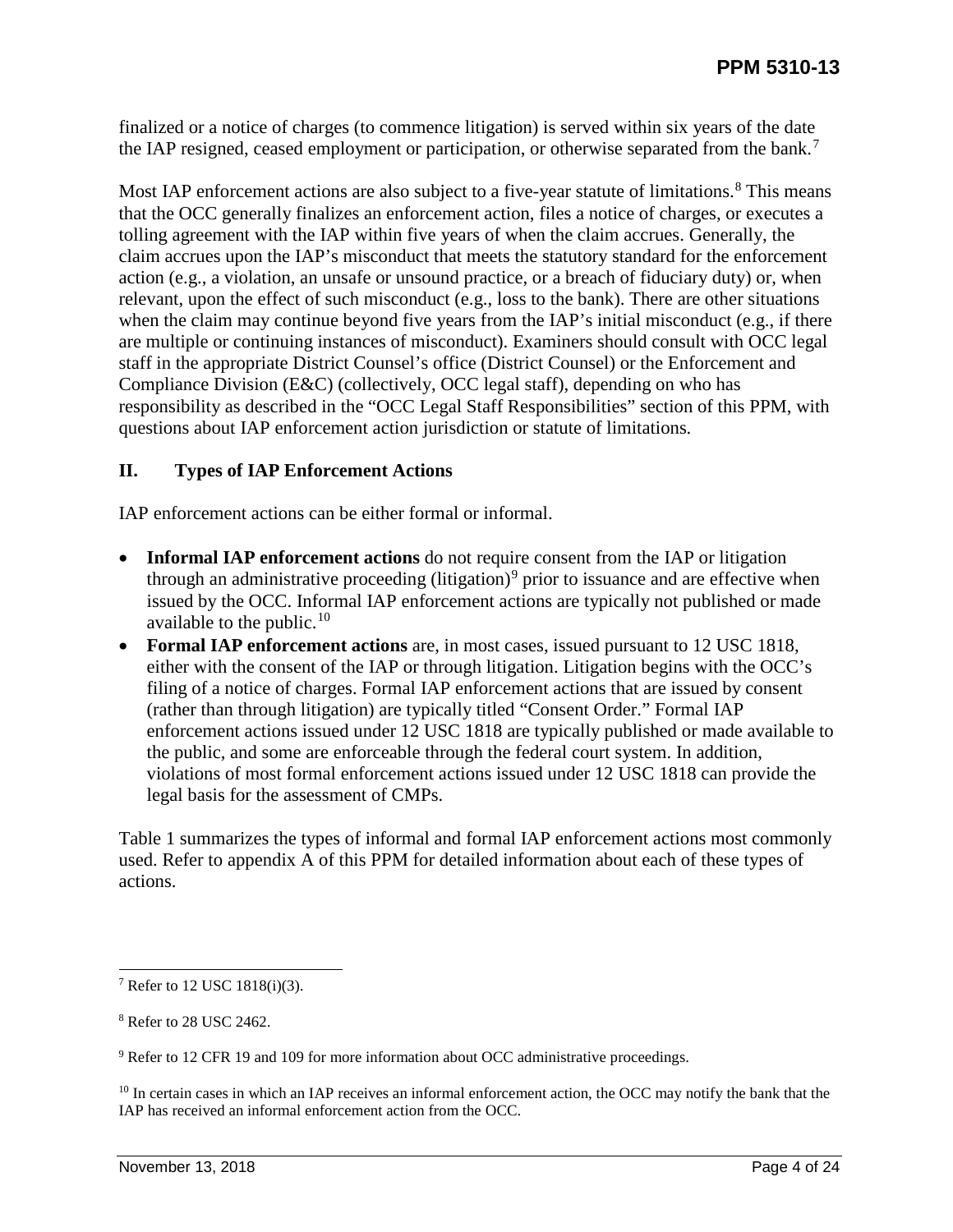| <b>Enforcement</b><br>action                                   | <b>Formal or</b><br>informal | <b>Description</b>                                                                                                                                                                                                                                                                                                                                                                                                  | <b>Statutory basis</b> |
|----------------------------------------------------------------|------------------------------|---------------------------------------------------------------------------------------------------------------------------------------------------------------------------------------------------------------------------------------------------------------------------------------------------------------------------------------------------------------------------------------------------------------------|------------------------|
| Supervisory<br>letter <sup>a, b</sup>                          | Informal                     | A supervisory letter may be issued in any case in which the<br>OCC wishes to communicate a concern about a<br>supervisory problem or issue and a CMP or other IAP<br>enforcement action against the IAP may not be warranted.                                                                                                                                                                                       | <b>NA</b>              |
| Reprimand <sup>a</sup>                                         | Informal                     | A reprimand is a strongly worded document used when<br>either a personal cease-and-desist order or a CMP against<br>an IAP is legally supportable but the OCC chooses not to<br>pursue the action.                                                                                                                                                                                                                  | <b>NA</b>              |
| Personal<br>cease-and-<br>desist order<br>(PC&D)               | Formal                       | A PC&D requires an IAP to cease and desist from a<br>violation or unsafe or unsound practice, take affirmative<br>action to correct or remedy the conditions resulting from<br>any such violation or practice, or adhere to limitations<br>placed on the IAP's activities or functions.                                                                                                                             | 12 USC 1818(b)         |
| Restitution<br>order                                           | Formal                       | A restitution order, which is a type of PC&D, requires an<br>IAP to make restitution (or provide reimbursement,<br>indemnification, or guarantee against loss).                                                                                                                                                                                                                                                     | 12 USC 1818(b)(6)      |
| Temporary<br>cease-and-<br>desist order<br>(temporary<br>C&D)  | Formal                       | A temporary C&D, which is effective upon service,<br>temporarily requires an IAP to cease and desist from a<br>violation or unsafe or unsound practice or take certain<br>affirmative actions. The OCC may issue a temporary C&D<br>only after filing a notice of charges seeking a PC&D.                                                                                                                           | 12 USC 1818(c)         |
| Prohibition<br>order                                           | Formal                       | A prohibition order prohibits an IAP from participation, in<br>any manner, in the conduct of the affairs of any insured<br>depository institution. <sup>c</sup>                                                                                                                                                                                                                                                     | 12 USC 1818(e)         |
| Suspension<br>order                                            | Formal                       | A suspension order, which is effective upon service,<br>temporarily suspends the IAP from office or prohibits the<br>IAP from participation in the affairs of the bank. The OCC<br>may issue a suspension order only after filing a notice of<br>charges for a prohibition order.                                                                                                                                   | 12 USC 1818(e)         |
| Prohibition/<br>suspension<br>order for<br>criminal<br>conduct | Formal                       | A prohibition or suspension order for criminal conduct<br>temporarily suspends an IAP indicted for certain crimes<br>from office or prohibits the IAP from participation, in any<br>manner, in the conduct of the affairs of any insured<br>depository institution. If the IAP is ultimately convicted of<br>the crime, the OCC issues either a permanent prohibition<br>order or an 1829 prohibition notification. | 12 USC 1818(g)         |
| <b>CMP</b>                                                     | Formal                       | Refer to PPM 5000-7 for more information about CMPs.                                                                                                                                                                                                                                                                                                                                                                | PPM 5000-7             |

#### **Table 1: Summary of IAP Enforcement Actions**

a PPM 5000-7, "Civil Money Penalties," also addresses the issuance of a reprimand in lieu of a CMP and the use of a supervisory letter. As discussed in appendix A of this PPM, however, the use of a supervisory letter or reprimand may also be appropriate when an IAP enforcement action other than a CMP is under consideration.

**b** As used in this PPM, "supervisory letter" refers solely to a supervisory letter sent to an IAP or other individual or entity (not a bank).

<sup>c</sup> In addition to providing for a general prohibition from the banking industry, 12 USC 1818(e) also provides for an IAP's "removal" from a particular bank. The statutory grounds for a "removal" from a particular bank are the same as those for a "prohibition" from participating in the affairs of any bank. Because a prohibition effectively removes the IAP from a particular bank, the OCC typically issues a prohibition order instead of a removal order if there is a legal basis.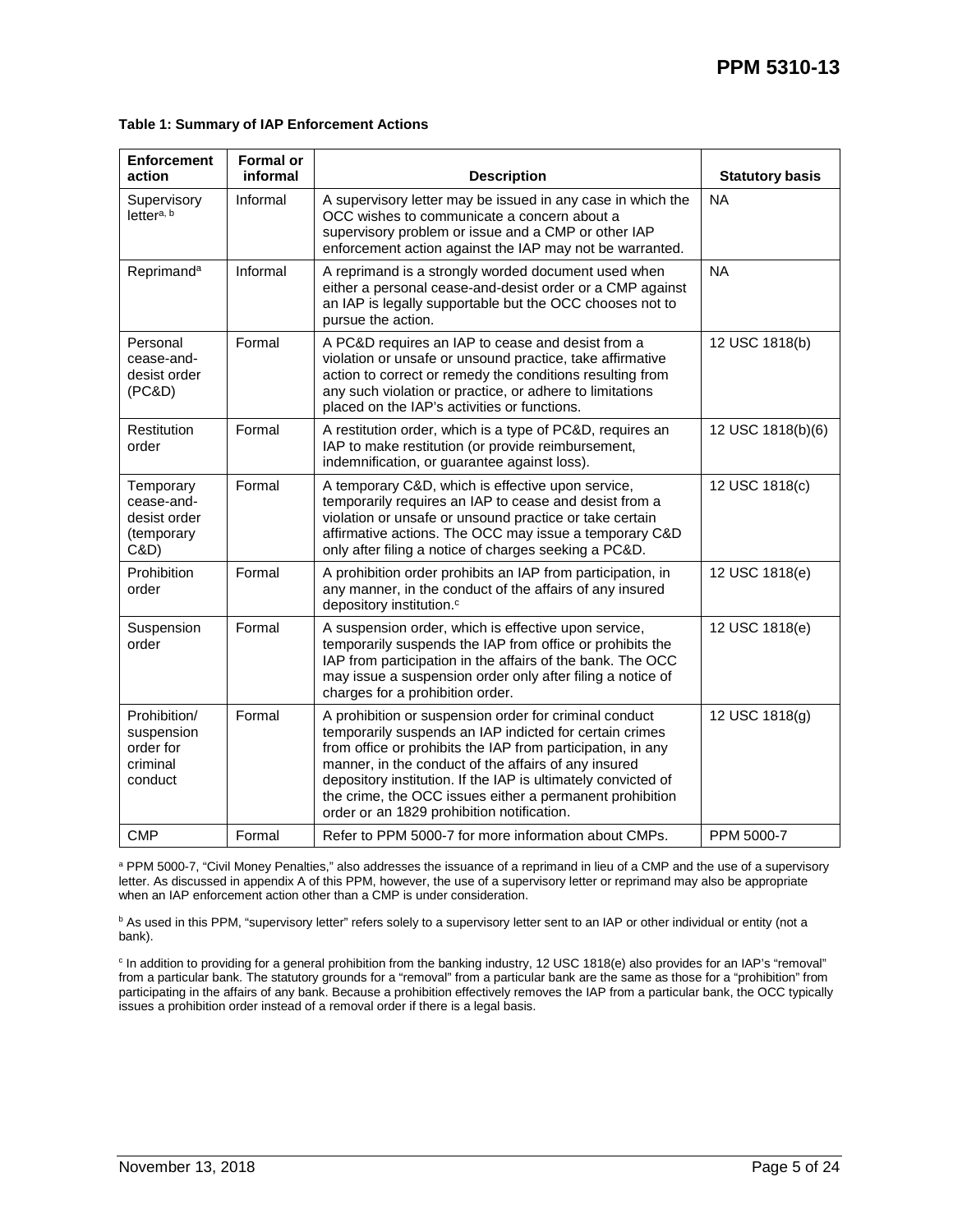# <span id="page-5-0"></span>**III. Other Actions Affecting Individuals**

In addition to the informal and formal IAP enforcement actions listed in the "Types of IAP Enforcement Actions" section of this PPM, there are other types of actions that affect individuals. Table 2 summarizes some other types of actions, generally published or made available to the public, that affect individuals. Refer to appendix A of this PPM for more information, including the OCC's processes related to these actions.

| <b>Enforcement</b><br>action                                                            | Formal or<br>informal | <b>Description</b>                                                                                                                                                                                                                                                                                                                                                                                                                                                                                                                                                                                     | <b>Statutory basis</b> |
|-----------------------------------------------------------------------------------------|-----------------------|--------------------------------------------------------------------------------------------------------------------------------------------------------------------------------------------------------------------------------------------------------------------------------------------------------------------------------------------------------------------------------------------------------------------------------------------------------------------------------------------------------------------------------------------------------------------------------------------------------|------------------------|
| 1829<br>prohibition<br>notification                                                     | Formal                | An 1829 prohibition notification is a letter sent by the<br>OCC to an individual who has been convicted of, or<br>entered into certain judicial programs as an alternative to<br>prosecution for, certain crimes informing the individual<br>that he or she has been automatically prohibited by<br>operation of law (12 USC 1829) from being an IAP,<br>owning or controlling any insured depository institution,<br>or otherwise participating in the affairs of any insured<br>depository institution except with the prior written consent<br>of the Federal Deposit Insurance Corporation (FDIC). | 12 USC 1829            |
| Removal,<br>suspension,<br>and<br>debarment of<br>accountants                           | Formal                | A removal, suspension, or debarment of an independent<br>public accountant, potentially including his or her<br>accounting firm, from performing the independent audit<br>and attestation services for banks required by<br>12 USC 1831m.                                                                                                                                                                                                                                                                                                                                                              | 12 USC 1831m(g)(4)     |
| Prompt<br>corrective<br>action (PCA)<br>dismissal of<br>directors or<br>senior officers | Formal                | FDIC-insured banks are subject to certain restrictions<br>and actions depending on the bank's PCA capital<br>category. These can include a PCA dismissal, which is<br>the dismissal of a director or senior executive officer from<br>office. A PCA dismissal is a PCA action against a bank,<br>but the IAP has certain procedural rights.                                                                                                                                                                                                                                                            | 12 USC 1831 o(f)(2)(F) |

|  |  |  | Table 2: Summary of Other Actions Affecting Individuals |
|--|--|--|---------------------------------------------------------|
|  |  |  |                                                         |

Additionally, the condition of the bank may affect individuals in other ways. For example, banks that are in "troubled condition," as defined in 12 CFR 5.51, must provide written notice to the OCC before adding or replacing directors or senior executive officers (i.e., the "914 process") and are subject to golden parachute restrictions under 12 CFR 359. Refer to the "Changes in Directors and Senior Executive Officers" booklet of the *Comptroller's Licensing Manual* for more information about the 914 process. Finally, through the issuance of an enforcement action against the bank, the OCC has the authority under 12 USC 1818(b)(6) to require the bank to take affirmative action to correct or remedy any conditions resulting from a violation or an unsafe or unsound practice.<sup>[11](#page-5-2)</sup>

# <span id="page-5-1"></span>**IV. Decision Authority and OCC Legal Staff Responsibilities**

The Comptroller has delegated to the Major Matters Supervision Review Committee (MMSRC) or to the senior deputy comptrollers for bank supervision the primary responsibility to use the OCC's enforcement authority to accomplish the OCC's supervisory and enforcement objectives.

<span id="page-5-2"></span><sup>&</sup>lt;sup>11</sup> Refer to PPM 5310-3, "Bank Enforcement Actions and Related Matters" for additional information about C&D orders and consent orders against banks.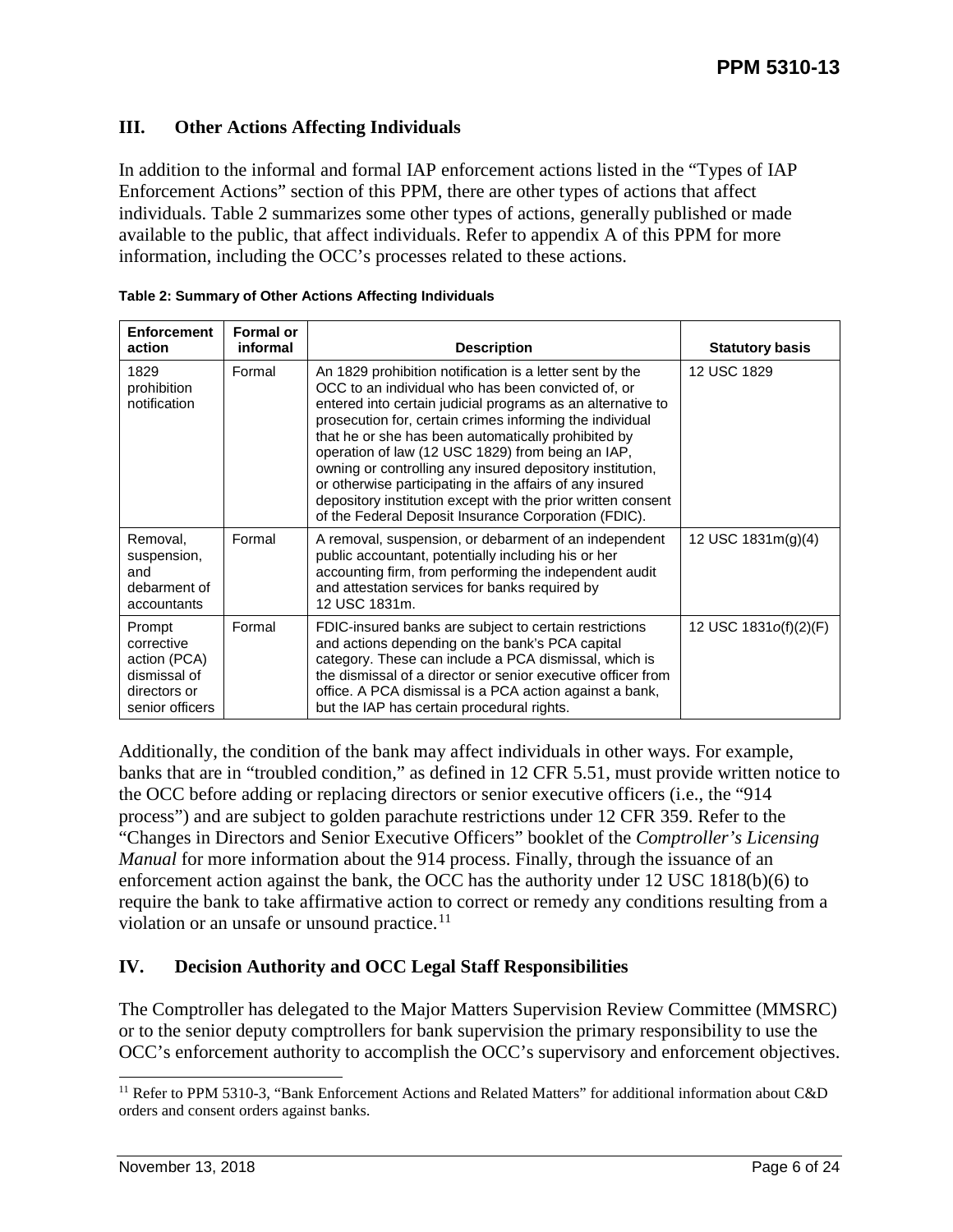In certain cases, senior deputy comptrollers re-delegate authority to initiate, negotiate, execute, modify, or terminate enforcement actions, including IAP enforcement actions. As used throughout this PPM, "decision maker" means the MMSRC or the OCC official with the relevant delegated enforcement authority.

#### **Supervision Review Committees**

<span id="page-6-0"></span>The OCC has supervision review committees (SRC) that, among other things, review or make enforcement decisions and promote consistent application of OCC policies. The supervisory office<sup>[12](#page-6-2)</sup> and assigned OCC legal staff are typically responsible for presenting recommendations regarding enforcement actions to the appropriate committee.

- **Major Matters Supervision Review Committee:** The MMSRC makes enforcement decisions on cases of heightened importance because of their visibility, policy sensitivity, involvement of multiple agencies, nature of the issues, or potential systemic impact.
- **Washington Supervision Review Committee (WSRC):** The WSRC reviews enforcement action recommendations within its authority and serves as an advisory committee for the appropriate senior deputy comptroller, who makes the final decision for his or her cases or decides to refer the case to the MMSRC.
- **District or Midsize Supervision Review Committees (DSRC or MSRC):** Each OCC district office and the Midsize Bank Supervision division has an SRC that reviews enforcement action recommendations within its authority and serves as an advisory committee for the appropriate deputy comptroller, who makes the final decision for his or her cases or decides to refer the case to the WSRC or the MMSRC.

# **OCC Legal Staff Responsibilities**

<span id="page-6-1"></span>The OCC legal staff responsible for a case varies by the SRC review required or whether the case involves litigation. Generally, District Counsel are primarily responsible for cases that require DSRC or MSRC review, while E&C has responsibility for cases that require MMSRC or WSRC review or litigation. In most cases, responsibility transfers as indicated in table 3.

| Type of IAP matter                                                                                            | Responsible OCC legal counsel (generally)                                                                                                                      |  |
|---------------------------------------------------------------------------------------------------------------|----------------------------------------------------------------------------------------------------------------------------------------------------------------|--|
| <b>MMSRC</b>                                                                                                  | E&C                                                                                                                                                            |  |
| <b>WSRC</b>                                                                                                   | E&C                                                                                                                                                            |  |
| <b>DSRC or MSRC</b>                                                                                           | <b>District Counsel</b>                                                                                                                                        |  |
| Case that begins with the DSRC or MSRC, then goes<br>to the MMSRC or WSRC or otherwise involves<br>litigation | Begins with District Counsel, then transfers to E&C<br>after referral to the MMSRC or WSRC, or<br>before filing a notice of charges to commence<br>litigation. |  |

| Table 3: Responsible OCC Legal Staff by Type of SRC |  |  |
|-----------------------------------------------------|--|--|
|                                                     |  |  |

<span id="page-6-2"></span><sup>&</sup>lt;sup>12</sup> For purposes of this PPM, "supervisory office" refers to the examiner-in-charge, problem bank specialist, assistant deputy comptroller, director, associate deputy comptroller, or deputy comptroller, as appropriate, depending on the OCC business unit.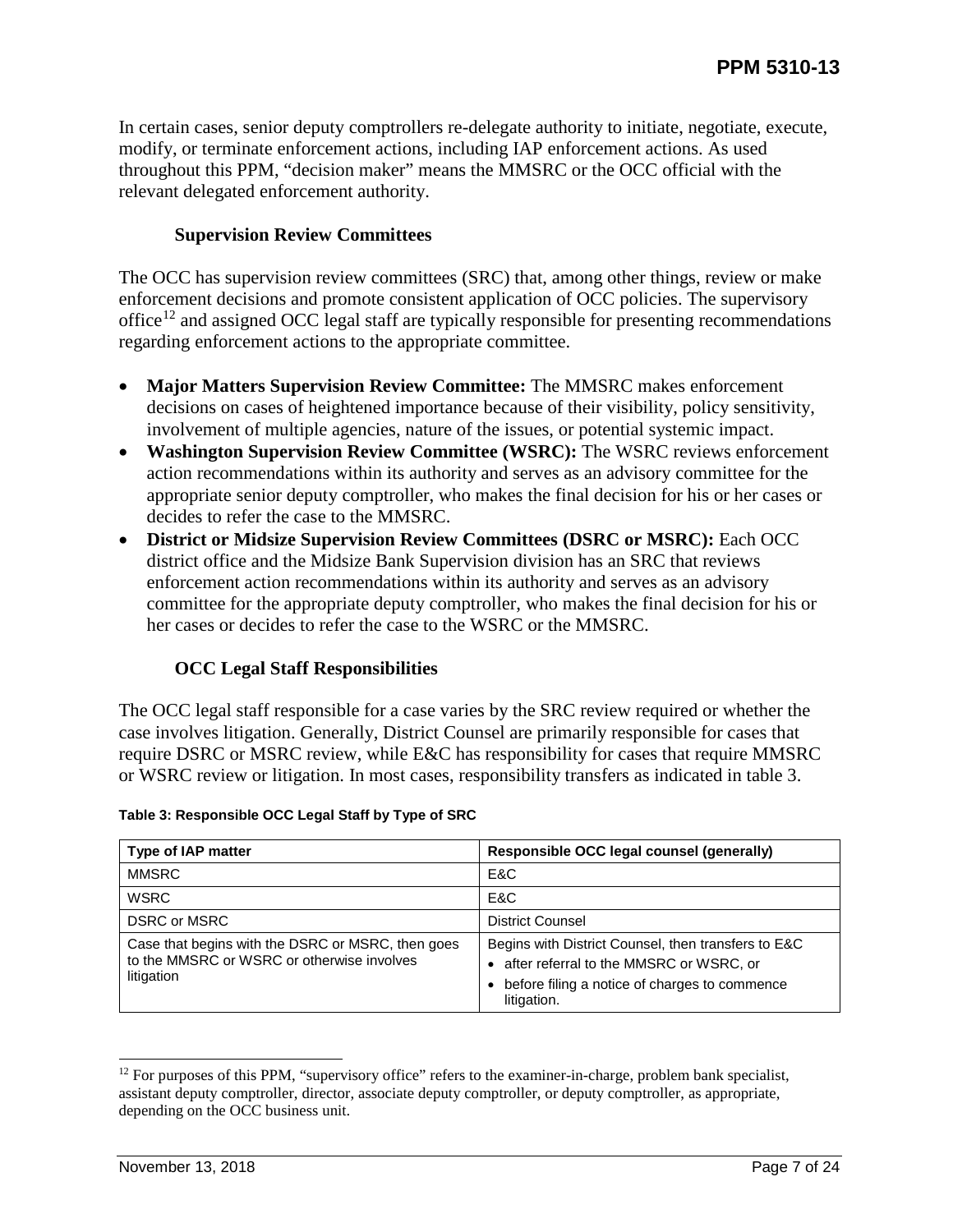If District Counsel is primarily responsible for a case that may need to be presented to the MMSRC or the WSRC or in which there is a likelihood of litigation, then District Counsel should promptly notify and consult E&C early in the process, well before any SRC consideration. In situations in which the District Counsel has primary responsibility for a case against one IAP but E&C has primary responsibility for related cases involving other IAPs, E&C typically, after conferring with District Counsel, handles all the related cases. Similarly, in cases involving multiple related enforcement actions against an IAP in which E&C has primary responsibility for at least one of the actions, the entire matter is handled by E&C.

District Counsel and E&C also consult with specialized counsel in certain types of cases (e.g., cases involving certain consumer laws, securities laws, or the Bank Secrecy Act) or when otherwise appropriate.

# <span id="page-7-0"></span>**V. IAP Enforcement Action Procedures**

The following are general procedures that describe the OCC's typical process for most informal and formal IAP enforcement actions. These procedures provide general guidance but do not establish any requirements for taking an enforcement action, and the OCC may deviate from these procedures as appropriate.

If a CMP is under consideration, refer to PPM 5000-7, "Civil Money Penalties," for applicable procedures. The following procedures do not apply to certain unique actions, including PCA dismissals of directors or senior executive officers and actions that are processed under the OCC's Fast Track Program. Examiners and the supervisory office should collaborate with OCC legal staff throughout the process for considering, recommending, and initiating the actions enumerated in the "Types of IAP Enforcement Actions" and "Other Actions Affecting Individuals" sections of this PPM.

#### **Identification of Misconduct and Consultation With Supervisory Office**

<span id="page-7-1"></span>An examiner who identifies or otherwise becomes aware of serious potential misconduct by an IAP should consult with the appropriate supervisory office and OCC legal staff. Early and ongoing consultation with the supervisory office and OCC legal staff is important to determine whether an IAP enforcement action is likely warranted and legally supportable (or if a supervisory letter is appropriate) based on known facts and circumstances before committing additional agency resources to the matter.<sup>[13](#page-7-2)</sup> In certain cases, it may be appropriate to conduct a formal investigation to obtain relevant facts (refer to the "Formal Investigations" section of this PPM). The determination of the need for a formal investigation may occur at any time before the OCC decision maker authorizes the enforcement action.

Examiners who become aware of a current or former IAP who has been charged with, convicted of, or entered into a pretrial diversion program for a crime involving dishonesty, breach of trust, money laundering, or monetary transactions should contact OCC legal staff.

<span id="page-7-2"></span><sup>&</sup>lt;sup>13</sup> Refer to appendix A of this PPM for a discussion of the legal standards for each type of action.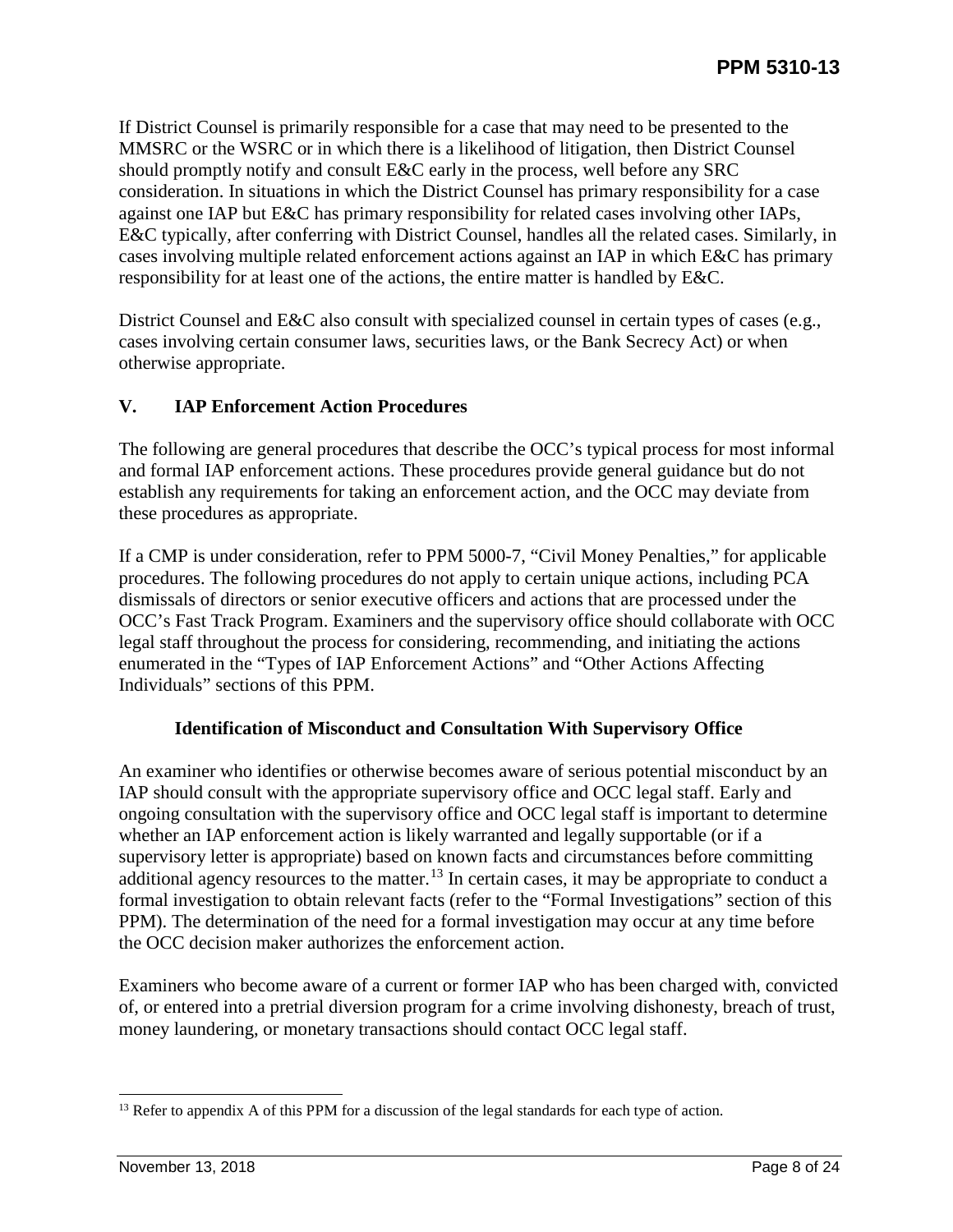Following consultation with OCC legal staff, if one or more IAP enforcement actions are likely warranted and legally supportable, the supervisory office must develop and submit an IAP enforcement action referral to OCC legal staff for review.<sup>[14](#page-8-2)</sup> The determination of whether any and which type(s) of enforcement action is appropriate depends on case-specific facts, circumstances, and legal considerations. Based on specific facts and circumstances, it may be appropriate for the supervisory office to recommend multiple enforcement actions against an IAP. The supervisory office's referral must detail its recommendation and include the supporting documentation. The supporting documentation must be sufficient to demonstrate the misconduct at issue and the IAP's responsibility for the misconduct. As stated in the "OCC Legal Staff Responsibilities" section of this PPM, if District Counsel has primary responsibility for a case that may need to be presented to the MMSRC or the WSRC or otherwise may result in litigation, District Counsel should promptly notify and consult E&C throughout the process.

# **15-Day Letter**

<span id="page-8-0"></span>If the supervisory office is considering recommending a formal IAP enforcement action, the supervisory office should consult with OCC legal staff regarding whether it is appropriate to issue a 15-day letter. After the supervisory office and OCC legal staff consult and obtain any necessary approval from the appropriate decision maker, the OCC will send the 15-day letter to the IAP, proceed without issuing a 15-day letter (if appropriate), or resolve the matter by issuing a supervisory letter or taking no further action.

A 15-day letter may be sent in non-CMP cases in addition to CMP cases. The 15-day letter typically

- informs the IAP that the OCC is considering initiating a formal enforcement action against the IAP;
- describes the misconduct giving rise to the potential OCC enforcement action; and
- provides an opportunity for the IAP to submit information relevant to the OCC's consideration of an enforcement action.

The supervisory office should consult with OCC legal staff regarding the content of a 15-day letter. OCC legal staff usually prepares 15-day letters. The 15-day letter should reference all formal IAP enforcement actions being considered. In cases in which a CMP is also under consideration, the 15-day letter should solicit certain other information, including the IAP's personal financial information. The IAP has 15 calendar days from receipt to respond to the 15-day letter. Upon request by the IAP, the OCC may, at its discretion, extend this 15-day period, provided any extension will not affect the OCC's time frames and ability to meet any statute of limitations deadline.

# **Authorization of Enforcement Action**

<span id="page-8-1"></span>After the OCC receives the IAP's response to the 15-day letter (if issued), or the response period has ended without a response from the IAP, the supervisory office and OCC legal staff

<span id="page-8-2"></span><sup>&</sup>lt;sup>14</sup> While the referral should be written and well-supported, in some cases the referral may be submitted by email rather than as a formal memorandum.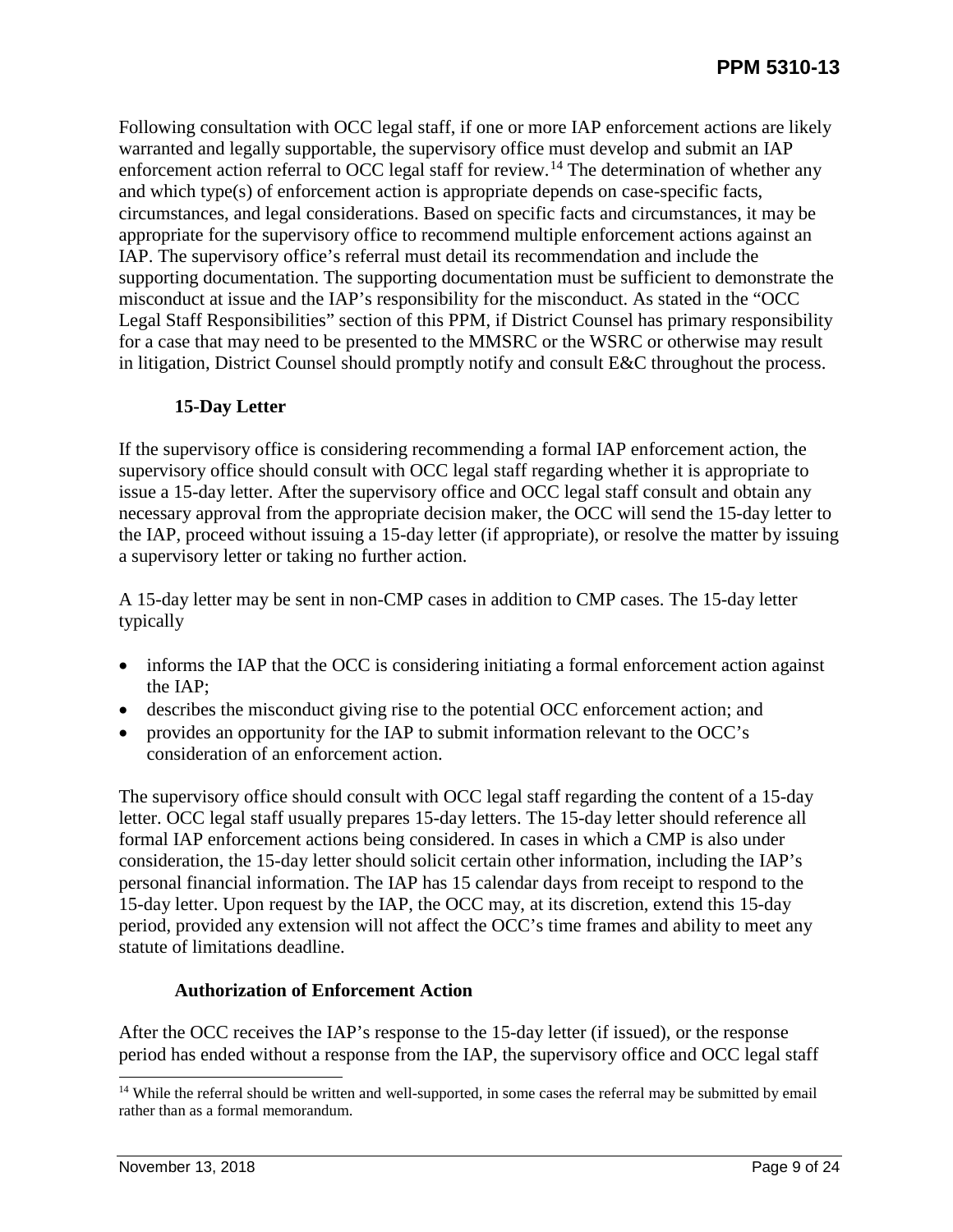must finalize their review of the facts and evidence, including consideration of the 15-day letter response and any additional relevant information. OCC legal staff (together with the supervisory office) then must prepare an SRC memorandum addressing the factual and legal basis of the recommended IAP enforcement action and present the case to the appropriate SRC. Generally, if the case begins with a review by the DSRC or the MSRC but will also require review by the MMSRC or the WSRC, the District office or Midsize Bank Supervision must submit the referral and recommendation to E&C to review and present the case to the MMSRC or the WSRC.

There may be cases in which, after sending a 15-day letter, the supervisory office and OCC legal staff determine that a reprimand or formal enforcement action against an IAP is not warranted or legally supportable based on the facts and circumstances known to the OCC. In such cases, the OCC may, after obtaining any required approval from the appropriate decision maker, resolve the matter by issuing a supervisory letter or taking no further action.

If the OCC decides not to take an enforcement action after sending a 15-day letter to the IAP, a "no action" letter stating that the OCC has decided not to pursue an enforcement action may be appropriate. A "no action" letter is not an adjudication on the merits and does not prevent the OCC from taking any action affecting or against the IAP if, at any time, the OCC deems it appropriate to do so. Nor does the "no action" letter constitute a waiver of any right, power, or authority of any other representatives of the United States or agencies thereof, including the U.S. Department of Justice, to bring other actions deemed appropriate.

# **Enforcement Action**

<span id="page-9-0"></span>After the appropriate decision maker approves an IAP enforcement action, the supervisory office and OCC legal staff must prepare the enforcement action documents. Informal IAP enforcement actions are effective upon issuance by the OCC. If a formal IAP action is authorized, OCC legal staff generally sends the IAP a letter that discloses the OCC's enforcement action decision and includes a proposed consent order. The letter typically provides that the IAP may either consent or contest the action and that if the IAP does not consent to the action within a fixed period, the OCC will file a notice of charges to begin litigation. Upon request by the IAP, the OCC may, at its discretion, extend the response period, provided any extension will not affect the OCC's time frames and ability to meet any statute of limitations deadline.

- **Action issued by consent:** If the IAP consents to the issuance of the formal IAP enforcement action, then the consent order will be effective upon execution by the IAP and the OCC.
- **Action issued through litigation:** If the response period has expired and the IAP did not consent or respond to the proposed consent order, the OCC will file a notice of charges, which formally commences the administrative hearing process (litigation). The OCC makes a notice of charges public upon or shortly after filing, except when, in its discretion, the OCC determines that publication of the notice would be contrary to the public interest. Additionally, administrative hearings are public unless the OCC determines that an open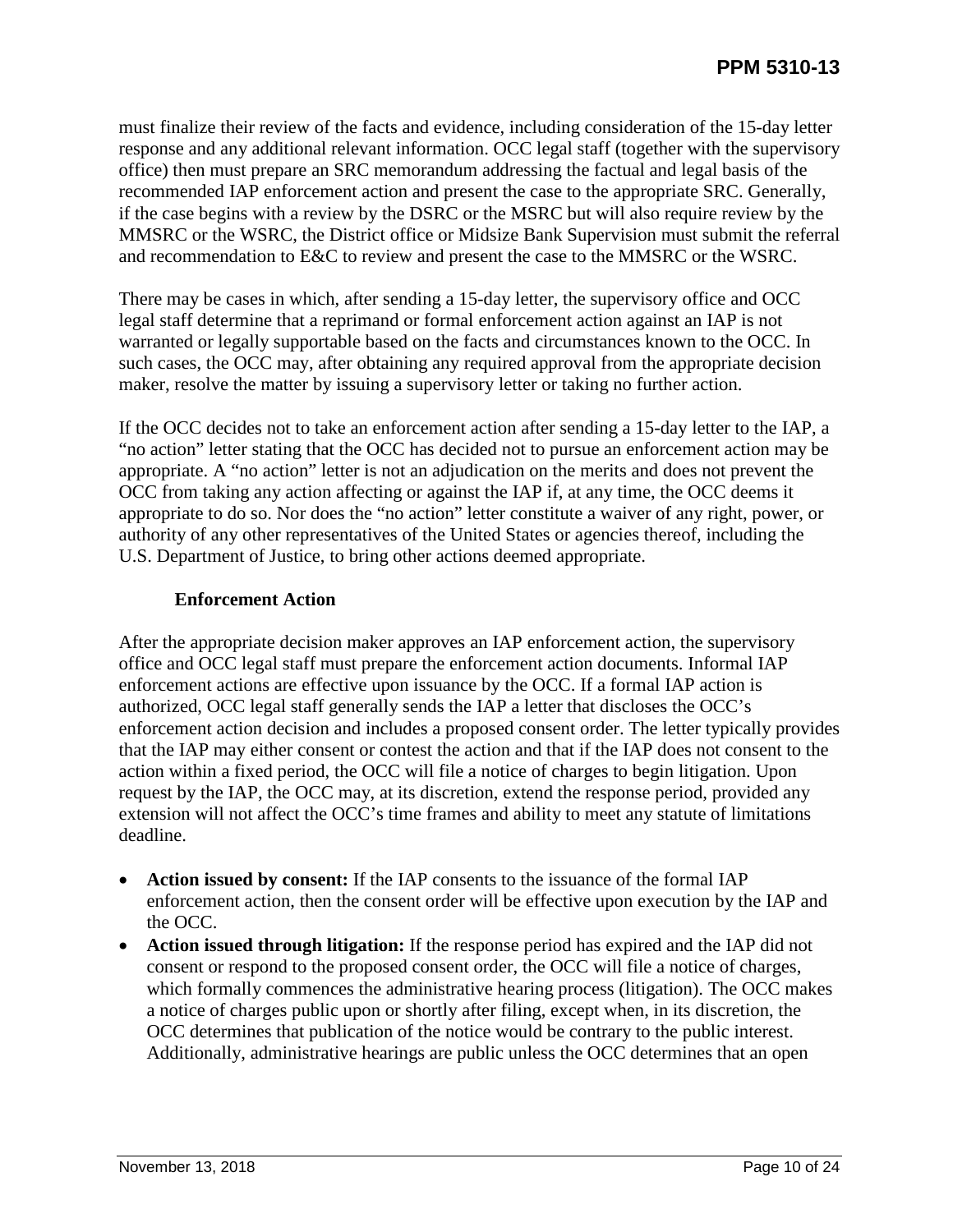hearing would be contrary to the public interest.<sup>[15](#page-10-1)</sup> When there is an administrative hearing, OCC examiners are generally required to provide litigation support and serve as witnesses. E&C attorneys represent the OCC in the administrative hearing process, and their work is managed and supervised by the Director of E&C. Throughout the process, E&C should update OCC stakeholders, including the responsible supervisory office, as appropriate, to keep them apprised of the progress of the case until its resolution through settlement or a final decision following the administrative hearing process.

# <span id="page-10-0"></span>**VI. Formal Investigations**

In most cases, documents and information may be obtained from the bank by the OCC pursuant to its examination authority. An order of investigation (OOI), however, may be appropriate when the OCC's examination authority is not sufficient to obtain documents or other information needed to accomplish OCC objectives, including determining whether (or to what extent) there has been misconduct by an IAP.<sup>[16](#page-10-2)</sup> For example, an OOI is generally appropriate when sworn testimony is needed, or when subpoenas are needed to obtain documents from sources outside the bank. The OOI is a supplement to, and not a replacement for, the OCC's examination process.

Pursuant to an OOI, the OCC may issue subpoenas to obtain documents and sworn testimony. The OCC may issue document subpoenas to IAPs and to third parties (i.e., individuals and entities not directly affiliated with the bank). The OCC may also issue subpoenas to obtain sworn testimony (under oath, transcribed by a court reporter) from IAPs or other individuals, who may be subject to criminal penalties if they do not testify accurately and honestly. Pursuant to 12 CFR 19.181 (national banks) and 12 CFR 112.3 (federal savings associations), information and documents obtained or used in the OOI are confidential (i.e., nonpublic OCC information).

If the supervisory office determines that an OOI may be appropriate, it should consult with OCC legal staff. The supervisory office and OCC legal staff should consider the need for, scope of, and resource requirements for any investigation. If the supervisory office and OCC legal staff determine that there is a basis for initiating an OOI, the supervisory office (together with OCC legal staff) must obtain the necessary approval from the appropriate decision maker. Before opening an OOI that does not require presentation to the MMSRC or WSRC, the District Counsel should consult with the Director of E&C to ensure proper coordination of investigations.

Upon the initiation of an OOI, OCC legal staff and the supervisory office should prepare an investigative plan. Investigations should be conducted with a clear supervisory objective and a realistic strategy for achieving that objective. Accordingly, OOI investigative plans must focus

<span id="page-10-1"></span><sup>&</sup>lt;sup>15</sup> Refer to 12 CFR 19.33 and 109.33.

<span id="page-10-2"></span><sup>&</sup>lt;sup>16</sup> OOIs are conducted pursuant to 12 USC 481 (national banks), 12 USC 1464(d) (federal savings associations), 12 USC 1817(j), 12 USC 1818(n), 12 USC 1820(c), 12 USC 3102(b) (federal branches and agencies),

<sup>12</sup> USC 3108(a) and (b) (federal branches and agencies), 12 USC 3110 (federal branches and agencies),

<sup>12</sup> CFR 19.180-184 (national banks), and 12 CFR 112 (federal savings associations).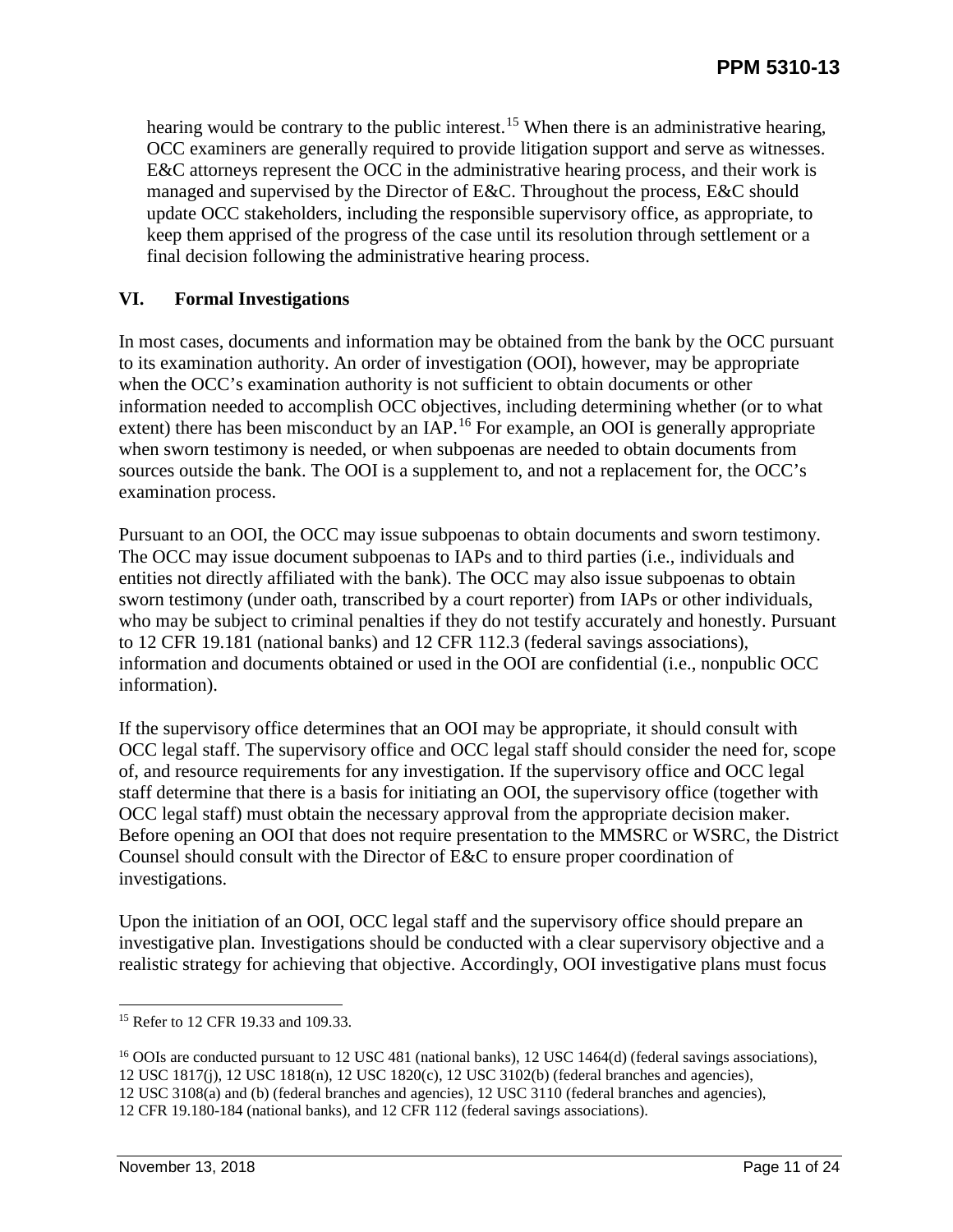on specific issues, describe investigatory steps, include time frames for completion, and be updated periodically as necessary. Investigations are often resource-intensive and require ongoing supervisory and legal attention. While the goal of investigations is to gain a complete understanding of the relevant conduct or transactions, investigations should nonetheless be conducted efficiently. Upon completion of an investigation, the supervisory office together with OCC legal staff must determine whether to recommend any enforcement action based on the findings to the appropriate decision maker and proceed accordingly. Finally, upon completion of an investigation, the supervisory office together with legal staff must seek approval from the appropriate decision maker to terminate the OOI.

# <span id="page-11-0"></span>**VII. Content of IAP Enforcement Actions**

IAP enforcement actions should address the misconduct that served as the grounds for the enforcement action. IAP enforcement actions must be drafted by or in consultation with OCC legal staff.

Informal IAP enforcement actions should generally describe the misconduct and notify the IAP that future misconduct may result in additional OCC enforcement actions. Standard language for supervisory letters and reprimands is available from OCC legal staff, but may be tailored as appropriate to individual facts and circumstances.

Formal IAP enforcement actions should generally use standard introduction, closing, and other language provided by the Director for E&C and must be tailored appropriately to address the specific misconduct of the IAP. Formal IAP enforcement actions must

- include a "Comptroller's Findings" section (unless the OCC has previously filed a notice of charges) that clearly and succinctly summarizes the underlying basis for the enforcement action;
- specifically state any requirements placed on the IAP and list any restrictions or limitations on the IAP's activities; and
- assign time frames, as appropriate, by which the IAP must act, complete any required actions, or be subject to restrictions or limitations on activities.

# <span id="page-11-1"></span>**VIII. Timeliness of IAP Enforcement Actions**

The OCC's policy is to take IAP enforcement actions as soon as practical, including during an examination if circumstances warrant.

IAP enforcement action recommendations based on facts gathered pursuant to an OOI should generally be presented to the appropriate SRC expeditiously upon completion of the investigative work. The investigative work is typically considered to be complete when the assigned legal and supervisory team has accomplished the tasks set out in the investigation plan (e.g., completion of the last sworn statement, interview, or document review).

Cases involving unique circumstances, including those that entail coordination with other agencies (such as when federal or state prosecutors are pursuing a case against an IAP), may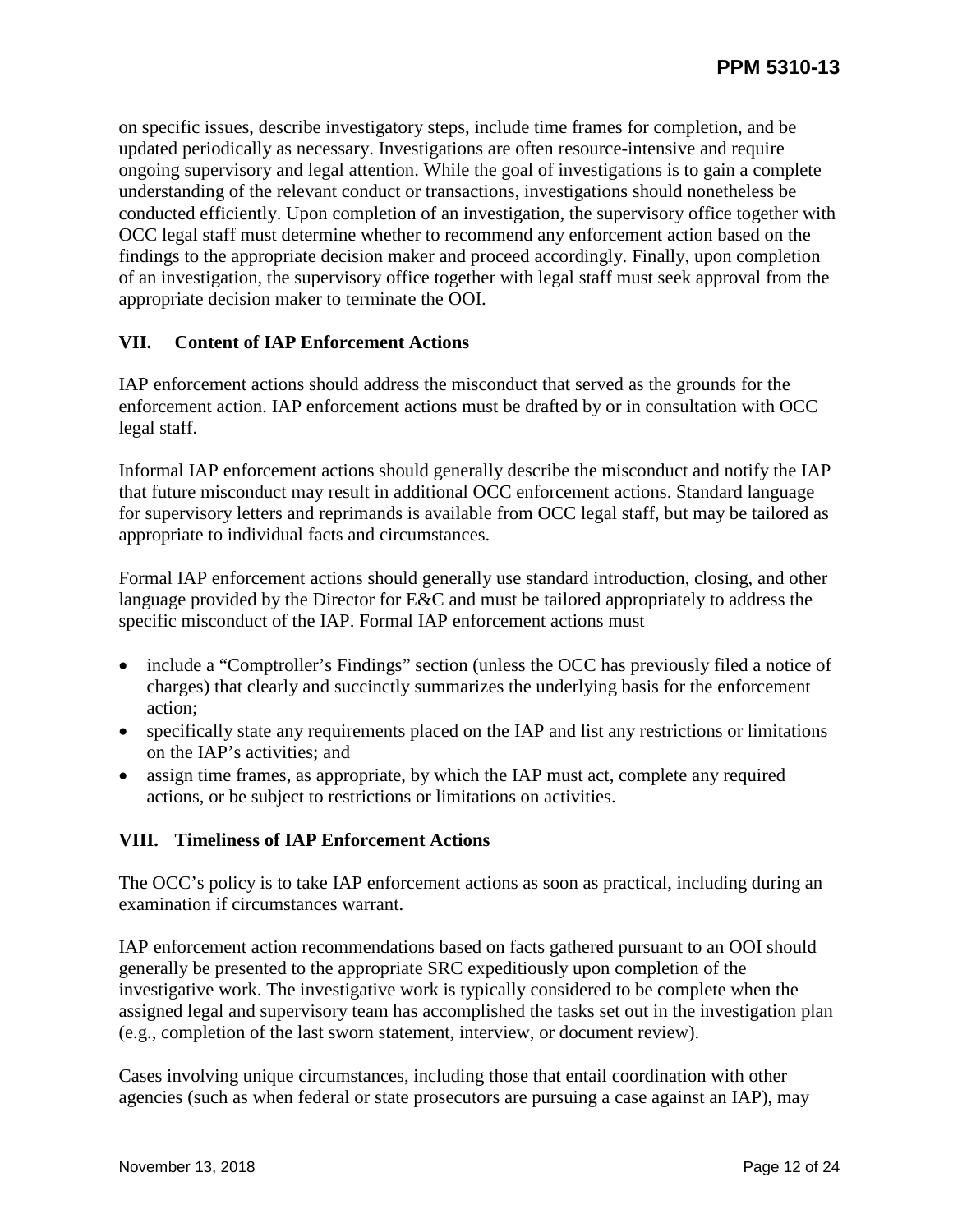add to the time needed to process a case or present an IAP enforcement action recommendation to the appropriate SRC. The legal and supervisory team should account for and describe these unique circumstances in the OOI investigative plan. In the event that law enforcement requests in writing that the OCC suspend or delay its investigative work for a certain period, the OCC must be sensitive to its own supervisory and statute of limitations concerns when considering such a request and the duration of the requested suspension.

# <span id="page-12-0"></span>**IX. Documentation in OCC Supervisory Information Systems**

The consistent administration of the OCC's enforcement action documentation is important. The responsible supervisory office and OCC legal staff must maintain accurate records of OCC enforcement actions against IAPs. This includes recording and maintaining actions, status, financial payment information (if applicable), relevant tracking dates, and supporting documents in the appropriate supervisory information systems. Supervisory offices and OCC legal staff must follow established procedures for entering, tracking, and closing IAP enforcement actions in the OCC's supervisory information systems. The OCC's supervisory information systems must include the following relevant supporting documentation:

- The executed enforcement action document(s).
- The decision to initiate, modify, or terminate the enforcement action, including any SRC memorandums and other supporting decision documents.
- Relevant internal correspondence, correspondence with the IAP (and, if applicable, documentation of the IAP's receipt of correspondence), and correspondence with other agencies (if applicable).
- The nature and extent of corrective actions, including when the actions were completed (if applicable).

# <span id="page-12-1"></span>**X. Public Disclosure of IAP Enforcement Matters**

The OCC is required to publish and make available to the public certain final enforcement actions against IAPs, including prohibition orders, PC&Ds, restitution orders, CMPs, and any termination or modification of such actions. The OCC also publishes a listing of individuals who receive 1829 prohibition notifications. In addition, notices of charges are typically posted on the OCC's website. The OCC may, at its discretion, choose not to publish a particular action or delay publication under exceptional circumstances.[17](#page-12-2)

The OCC's Public Affairs office issues a monthly news release listing recent public enforcement actions, including public IAP enforcement actions. The listing includes the name of the IAP, the name of the bank with which the IAP is (or was) affiliated when the misconduct occurred, the type of action (including notices of charges), and the date of the action. The monthly news release is available on the "News Releases" section of the OCC's website. Published IAP enforcement actions, including published notices of charges, are also posted and available via a searchable "Enforcement Actions" page on the OCC website.

<span id="page-12-2"></span><sup>&</sup>lt;sup>17</sup> Refer to 12 USC 1818(u).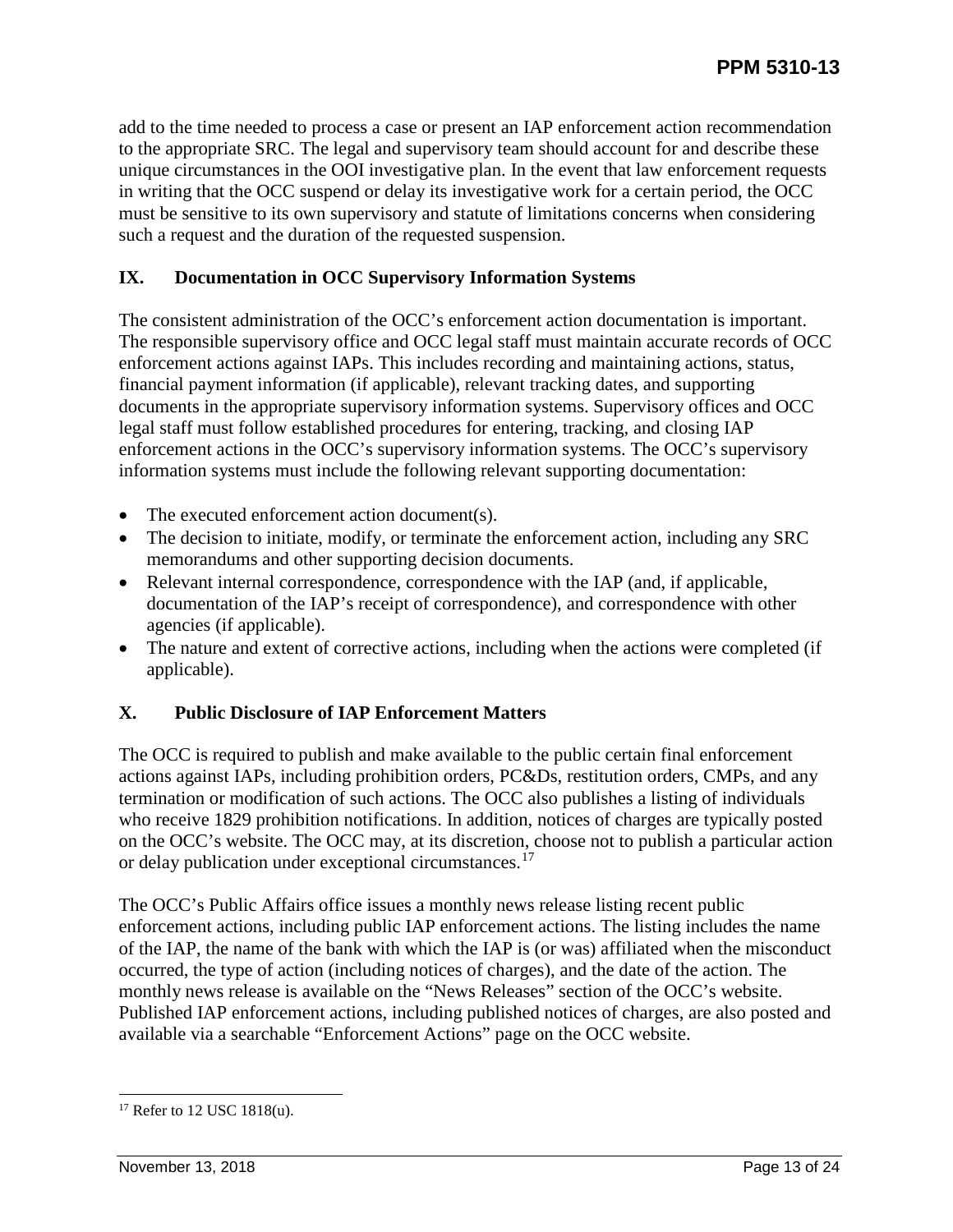In certain cases, the OCC may issue a news release for an enforcement action when appropriate. Examiners should consult with Public Affairs and OCC legal staff in these instances.

#### **Disclosures by IAPs**

<span id="page-13-0"></span>Disclosures described in the preceding paragraphs refer only to the OCC's required or discretionary disclosures. IAPs are not permitted to disclose the existence of any nonpublic informal action, any potential (non-final) enforcement action (including any 15-day letter or proposed, unexecuted consent order), or any information obtained in the course of a formal investigation (including subpoenas) to a party other than their attorney without OCC authorization following a request submitted in accordance with 12 CFR 4, subpart C. Nothing in this paragraph, however, is intended to relieve any IAP of independent obligations to make required disclosures pursuant to laws, regulations, or professional obligations. An IAP seeking to make a required disclosure pursuant to an independent obligation must submit a request to the OCC in accordance with 12 CFR 4, subpart C.

All public IAP enforcement actions are considered to be public at the time they are executed (i.e., signed by both the IAP and the appropriate OCC official) unless the OCC otherwise notifies the IAP. IAPs may, therefore, disclose executed documents described in this paragraph without further action by the OCC (i.e., prior to publication by the OCC).

For further information regarding OCC enforcement actions against IAPs, please contact E&C at (202) 649-6200 or Special Supervision at (202) 649-6450.

Toney M. Bland Senior Deputy Comptroller for Midsize and Community Bank Supervision

Grace E. Dailey Senior Deputy Comptroller for Bank Supervision Policy and Chief National Bank Examiner

Grovetta N. Gardineer Senior Deputy Comptroller for Compliance and Community Affairs

Morris R. Morgan Senior Deputy Comptroller for Large Bank Supervision

Bao Nguyen Acting Senior Deputy Comptroller and Chief Counsel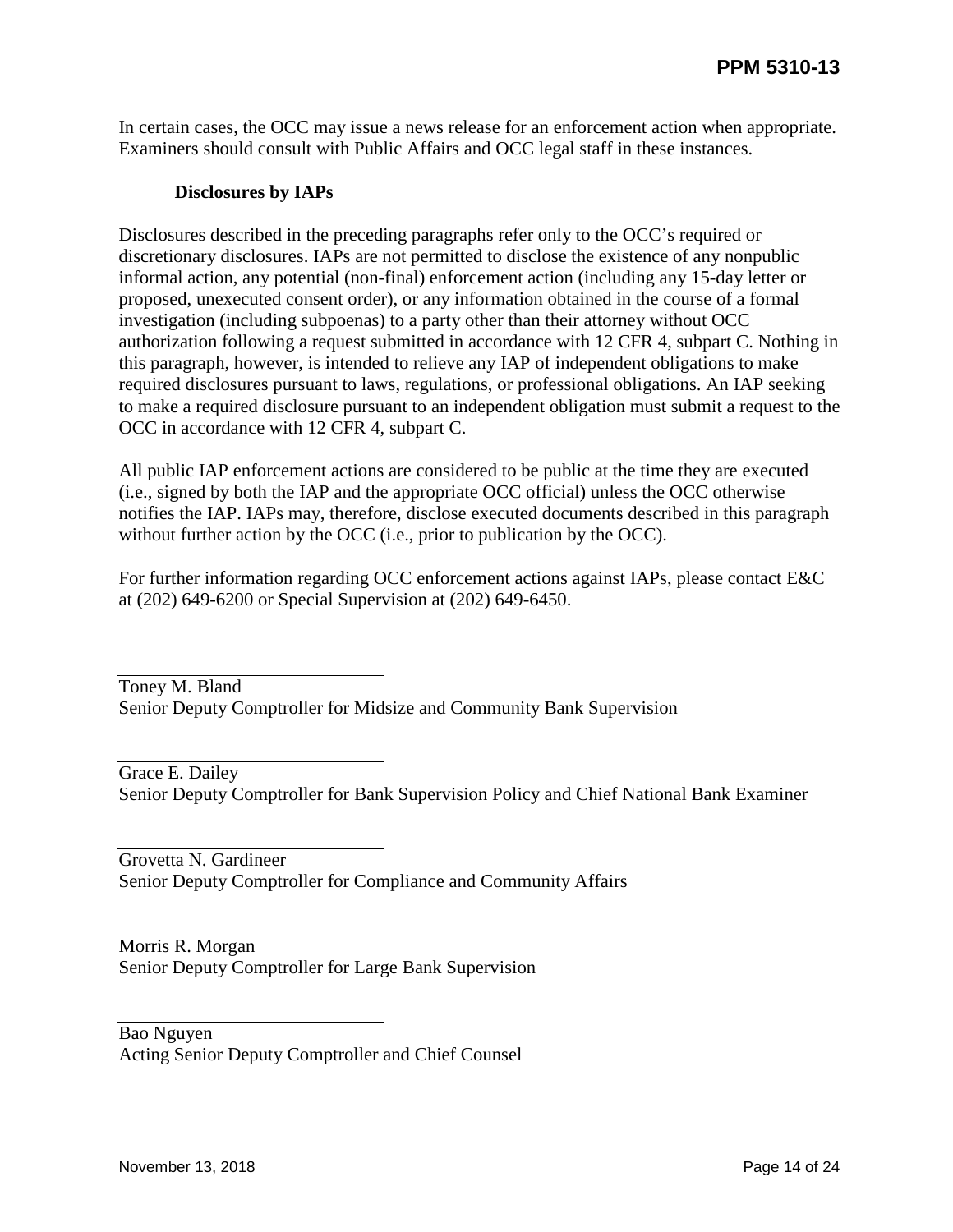#### **Appendix A: Informal and Formal Actions**

#### <span id="page-14-0"></span>**Informal IAP Enforcement Actions**

Informal IAP enforcement actions are typically not published or made available to the public. There are two types of informal IAP enforcement actions.

**Supervisory letter (not public):** A supervisory letter may be issued to an IAP in any case in which the OCC wishes to communicate a concern about a supervisory problem or issue.<sup>[18](#page-14-1)</sup> A supervisory letter generally should be used when a CMP or other enforcement action against an IAP may not be warranted, but the OCC nonetheless wishes to communicate a concern about a supervisory problem or issue. The OCC may issue a supervisory letter regardless of whether legal grounds exist for a CMP or other formal IAP enforcement action. For more information about the issuance of supervisory letters when a CMP is under consideration, refer to PPM 5000-7, "Civil Money Penalties."

**Reprimand (not public):** A reprimand is a strongly worded document used when either a PC&D or a CMP against an IAP is legally supportable but the OCC decides not to pursue the action.

- **Reprimand in lieu of PC&D**: A reprimand in lieu of a PC&D is appropriate when there is no prior history of misconduct and the issuance of a reprimand in lieu of a PC&D will achieve OCC supervisory objectives.
- **Reprimand in lieu of CMP**: A reprimand in lieu of a CMP is appropriate under certain circumstances, including when the IAP CMP matrix results in a small suggested CMP amount, when the issuance of a reprimand in lieu of a CMP will achieve OCC supervisory objectives, and if certain other factors described in PPM 5000-7, "Civil Money Penalties," are satisfied.

#### **Formal IAP Enforcement Actions**

Many formal IAP actions are designated as "public" because they are generally required to be published or made available to the public. 12 USC 1818(u), however, provides the OCC with the authority to delay or withhold publication under certain exceptional circumstances. Formal IAP enforcement actions issued by consent (rather than through litigation) are typically titled "Consent Order."

**Personal cease-and-desist order (public):** A PC&D may be issued to an IAP pursuant to 12 USC 1818(b) when an IAP engages in an unsafe or unsound practice or violates a law, rule,

<span id="page-14-1"></span><sup>&</sup>lt;sup>18</sup> Supervisory letters are typically issued to IAPs, but there may be situations in which it is appropriate to issue a supervisory letter to other individuals or entities. Examiners considering issuing a supervisory letter to an individual or entity that is not an IAP should consult with OCC legal staff.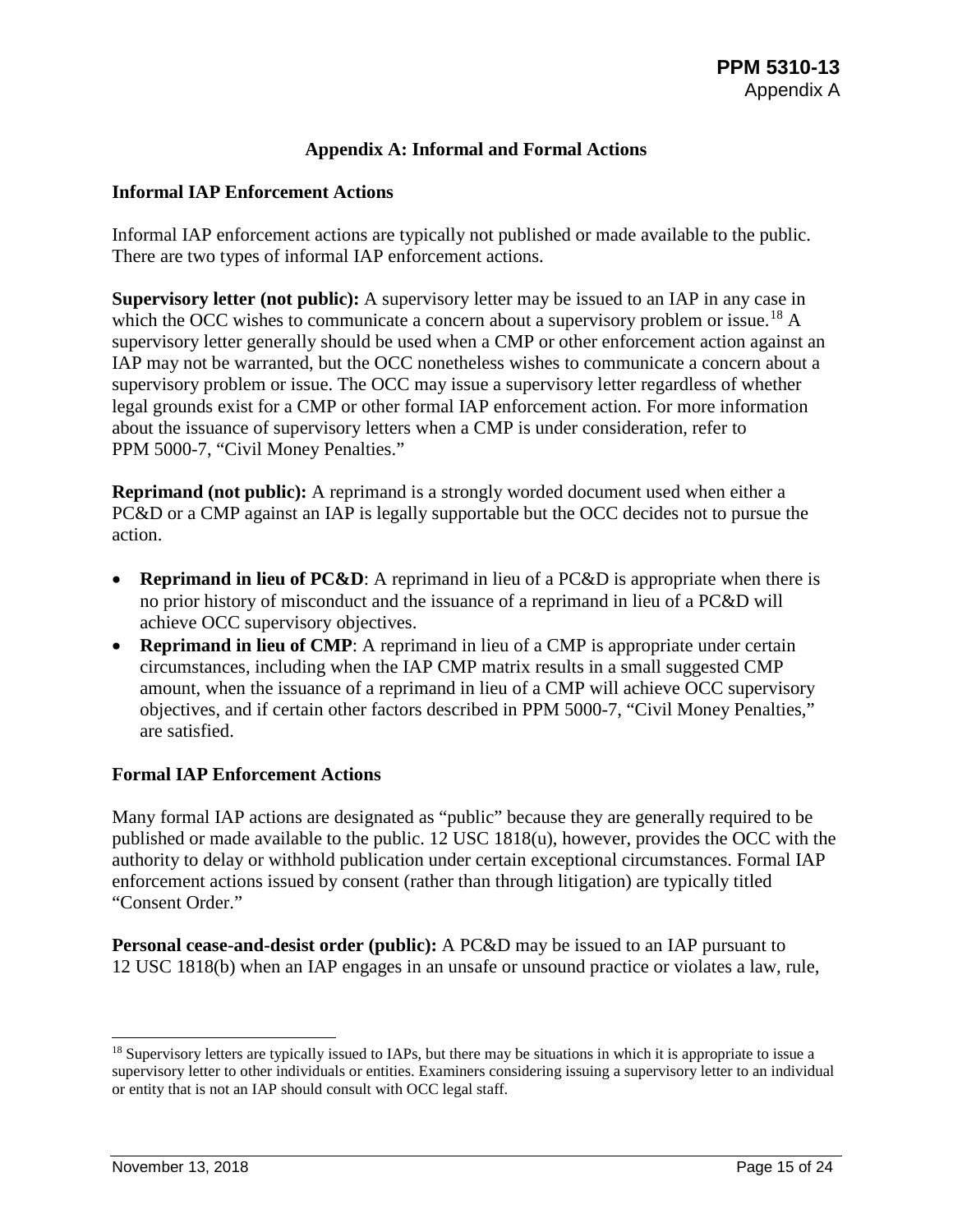regulation, condition imposed in writing,  $19$  or a written agreement (for example, an operating agreement made enforceable under 12 USC 1818 or a formal agreement).

The PC&D may require the IAP to cease and desist from the unsafe or unsound practice or violation, to take affirmative action to correct or remedy any conditions resulting from any violation or practice, or adhere to limitations placed on the IAP's activities or functions.

A PC&D can be issued with the consent of the IAP. Alternatively, a PC&D can be imposed on an involuntary basis after the issuance of a notice of charges, a hearing, a recommended decision by an administrative law judge, and a final decision and order by the Comptroller. The Comptroller's decision to issue a PC&D in this manner is appealable to a U.S. Court of Appeals (either the D.C. Circuit or the circuit in which the home office of the bank is located). The OCC may enforce a PC&D through application to a U.S. District Court. Violations of a PC&D can provide the legal basis for additional enforcement actions, including the assessment of CMPs.

**Restitution order (public)**: A restitution order is a type of PC&D, authorized under 12 USC 1818(b)(6), that can be used to require an IAP to take affirmative action to correct or remedy any conditions resulting from any violation or unsafe or unsound practice, including a requirement to make restitution (or provide reimbursement, indemnification, or guarantee against loss) if the IAP was unjustly enriched in connection with the violation or practice, or the violation or practice involved a reckless disregard for the law, any applicable regulations, or prior order.

A restitution order can be issued with the consent of the IAP. Alternatively, a restitution order can be imposed on an involuntary basis after the issuance of a notice of charges, a hearing, a recommended decision by an administrative law judge, and a final decision and order by the Comptroller. The Comptroller's decision to issue a restitution order in this manner is appealable to a U.S. Court of Appeals (either the D.C. Circuit or the circuit in which the home office of the bank is located). The OCC may enforce a restitution order through application to a U.S. District Court. Violations of a restitution order can provide the legal basis for additional enforcement actions, including the assessment of CMPs.

**Temporary cease-and-desist order (not public except for the related notice of charges for a PC&D):** A temporary C&D temporarily requires an IAP to cease and desist from a violation or unsafe or unsound practice or take certain affirmative actions. A temporary C&D may be issued by the OCC pursuant to 12 USC 1818(c) following the filing of a notice of charges seeking a PC&D. The OCC may issue a temporary C&D to an IAP when the violation or unsafe or unsound practice described in the notice of charges, or the continuation of the violation or practice, is likely to cause the bank's insolvency, significant dissipation of the bank's assets or earnings, weaken the bank's condition, or otherwise prejudice the interests of the bank's depositors prior to the completion of the proceedings resulting from the notice of charges. A

<span id="page-15-0"></span><sup>&</sup>lt;sup>19</sup> A "condition imposed in writing" under 12 USC 1818 is defined as any condition imposed in writing by a federal banking agency in connection with any action on any application, notice, or other request by the depository institution or institution-affiliated party. This definition includes conditions imposed on a bank by the supervisory office as well as conditions imposed by the OCC's Licensing Division.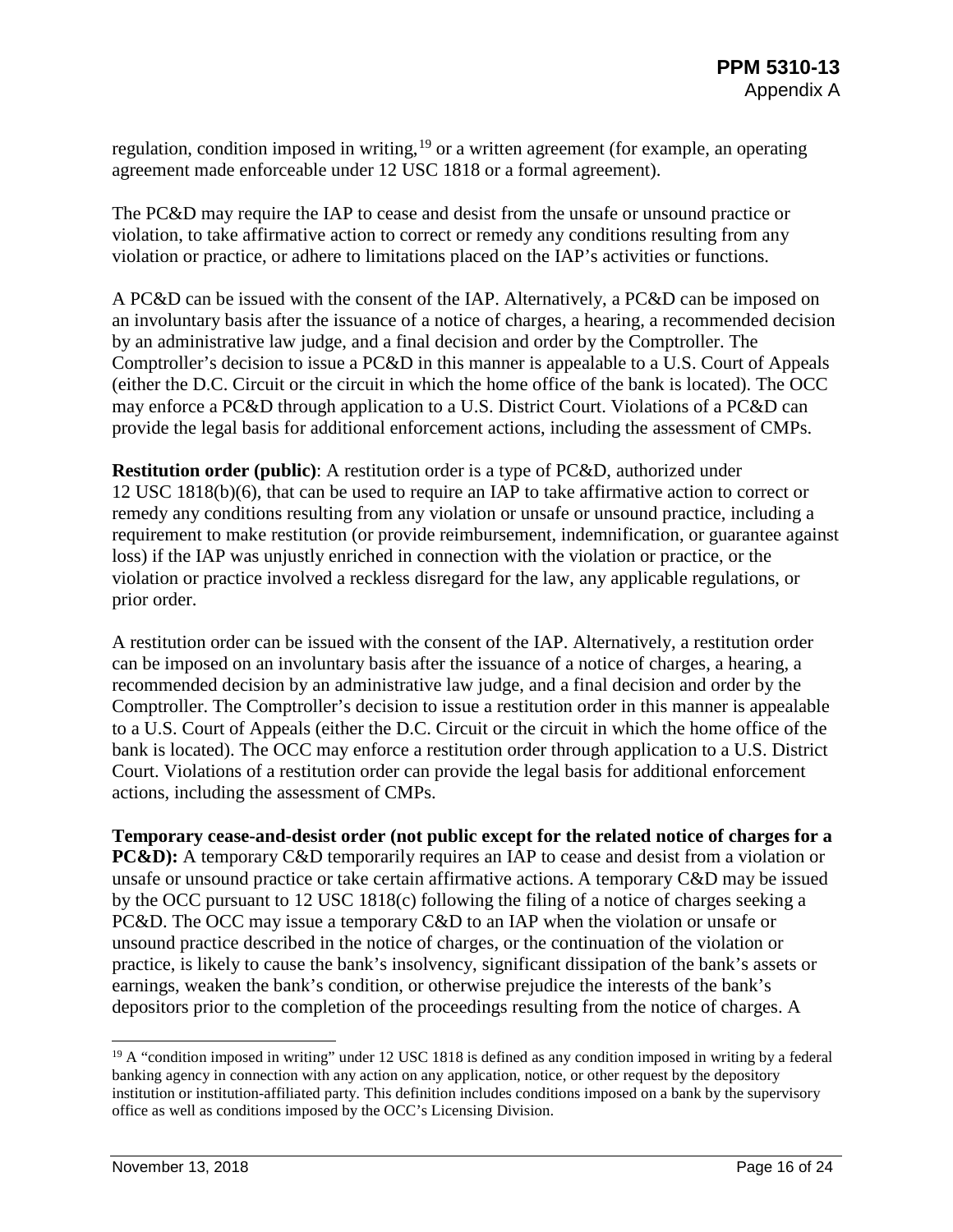temporary C&D may also be imposed if the notice of charges specifies a bank's books and records are so incomplete or inaccurate that the OCC is unable, through the normal supervisory process, to determine the financial condition of the bank or the details or purpose of any transaction(s) that may have a material effect on the financial condition of the bank, or if the notice of charges specifies that any person has engaged in certain false advertising, misuse of FDIC names, or misrepresentations to indicate insured status as described in 12 USC 1828(a)(4).

Although a temporary C&D may be challenged by an IAP in U.S. District Court within 10 days of issuance, it is effective upon issuance and remains effective and enforceable, unless set aside, limited, or suspended by the court, until a final PC&D is in place or the OCC dismisses the charges in the notice. The OCC may enforce a temporary C&D through application to a U.S. District Court. Violations of a temporary C&D can provide the legal basis for the assessment of CMPs.

**Prohibition order (public):** A prohibition order is a final order issued pursuant to 12 USC 1818(e) to prohibit the IAP from any participation, in any manner, in the conduct of the affairs of any insured depository institution. Examiners should consult with OCC legal staff for more information about the scope of a prohibition order. The OCC may issue a prohibition order pursuant to 12 USC 1818(e)(1) if the IAP's conduct satisfies each of the following three elements:[20](#page-16-0)

- **Misconduct:** The IAP directly or indirectly violated any law or regulation, any final C&D order, any condition imposed in writing, <sup>[21](#page-16-1)</sup> or any written agreement between the bank and the OCC; engaged or participated in an unsafe or unsound practice; or breached a fiduciary duty.
- **Effect:** By reason of the IAP's violation, practice, or breach, the bank has suffered or will probably suffer financial loss or other damage; the interests of the bank's depositors have been or could be prejudiced; or the IAP has received financial gain or other benefit.
- **Culpability:** The individual's violation, practice, or breach involves personal dishonesty on the part of the IAP or demonstrates willful or continuing disregard on the part of the IAP for the bank's safety or soundness.

A prohibition order can be issued with the consent of the IAP. Alternatively, a prohibition order can be imposed on an involuntary basis after the issuance of a notice of charges, a hearing, a recommended decision by an administrative law judge, and a final decision and order by the Comptroller. The Comptroller's decision to issue a prohibition order in this manner is appealable to a U.S. Court of Appeals (either the D.C. Circuit or the circuit in which the bank's home office

<span id="page-16-0"></span><sup>&</sup>lt;sup>20</sup> Alternatively, a prohibition may be issued, under 12 USC 1818(e)(2), for certain violations of 31 USC chapter 53, subchapter II ("Monetary Transactions: Records and Reports on Monetary Instrument Transactions"); 18 USC 1956 ("Laundering of Monetary Instruments"), 1957 ("Engaging in Monetary Transactions in Property Derived From Specified Unlawful Activity"), or 1960 ("Prohibition of Unlicensed Money Transmitting Businesses"); and 12 USC 3201 et seq. ("Depository Institution Interlocks Act"). For additional information, consult with OCC legal staff.

<span id="page-16-1"></span><sup>21</sup> Refer to footnote 19.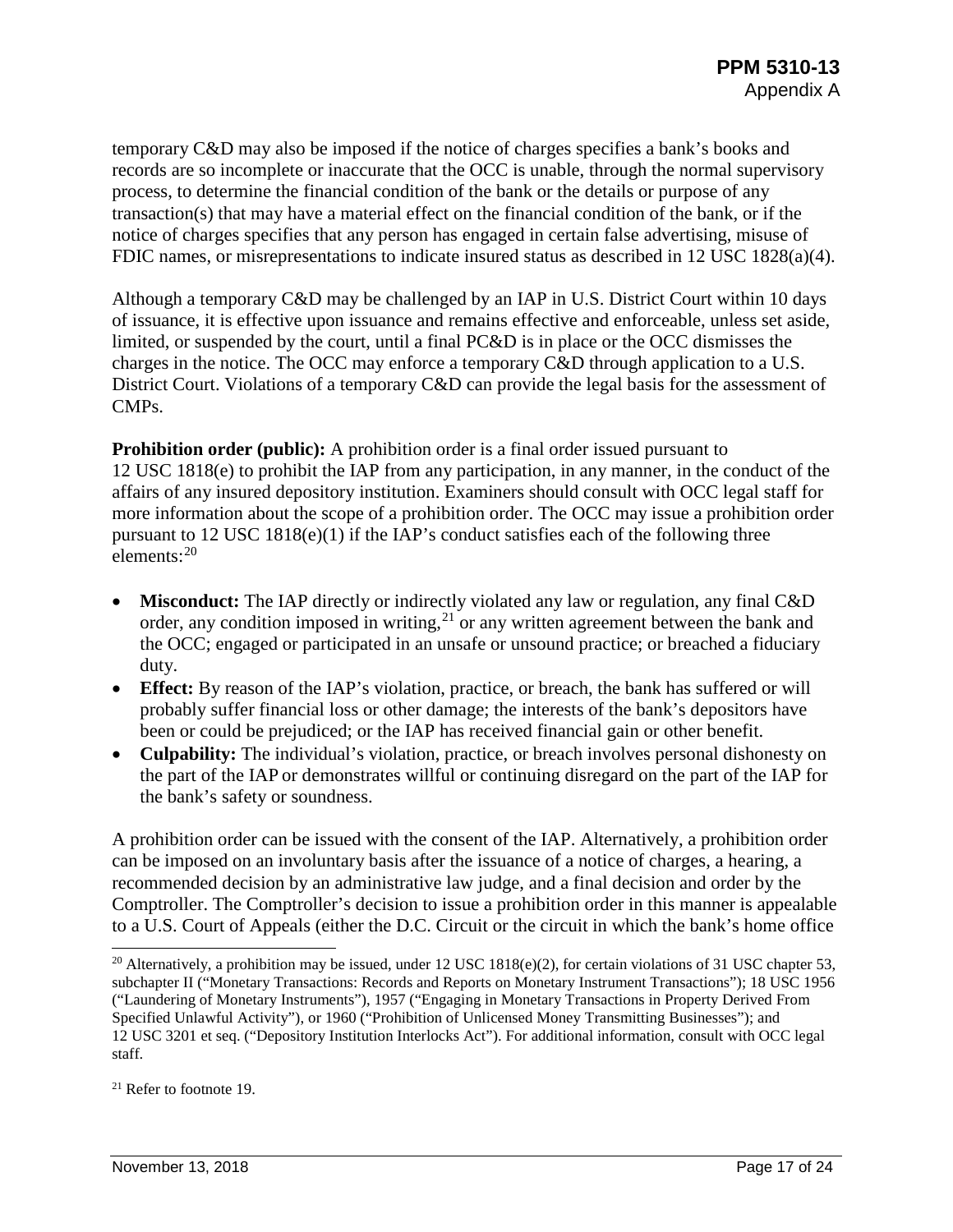is located). Violations of a prohibition order can provide the legal basis for additional civil enforcement and criminal actions, $^{22}$  $^{22}$  $^{22}$  including the assessment of CMPs.

**Suspension order (not public except for the related notice of charges for a prohibition order):** A suspension order temporarily suspends an IAP from office or prohibits the IAP from participation in the affairs of the bank. A suspension order may be issued by the OCC pursuant to 12 USC 1818(e) following the filing of a notice of charges seeking an IAP's prohibition if the OCC determines that such action is necessary to protect the bank or the bank's depositors.

Although a suspension order may be challenged by an IAP in U.S. District Court within 10 days of issuance, it is effective upon issuance and remains effective and enforceable, unless stayed by the court, until a final prohibition order is in place, or the OCC dismisses the charges in the notice. Violations of a suspension order can provide the legal basis for additional civil enforcement and criminal actions, including the assessment of CMPs.

**Prohibition/suspension order for criminal conduct (public):** A prohibition order or a suspension order for criminal conduct temporarily suspends an IAP from office or prohibits the IAP from participation, in any manner, in the conduct of the affairs of any insured depository institution. A prohibition order or a suspension order for criminal conduct may be issued by the OCC pursuant to 12 USC 1818(g) if the IAP is indicted for a crime involving dishonesty or a breach of trust that is punishable by more than one year imprisonment; a criminal violation of 18 USC 1956 ("Laundering of Monetary Instruments"), 1957 ("Engaging in Monetary Transactions in Property Derived From Specified Unlawful Activity"), or 1960 ("Prohibition of Unlicensed Money Transmitting Businesses"); or a criminal violation of 31 USC 5322 ("Criminal Penalties") or 5324 ("Structuring Transactions to Evade Reporting Requirement Prohibited"), and the IAP's continued service or participation may pose a threat to the interests of the depositors of or may threaten to impair public confidence in a depository institution.

A prohibition order or a suspension order issued by the OCC pursuant to 12 USC 1818(g) is effective upon issuance and is temporary in that it remains effective and enforceable until the indictment is finally disposed of or until terminated or modified by the OCC. Within 30 days of issuance, the IAP may request an opportunity to appear before the OCC at an informal hearing to challenge the order. Violations of a prohibition order or suspension order issued pursuant to 12 USC 1818(g) can provide the legal basis for additional civil enforcement and criminal actions, including the assessment of CMPs.

If a judgment of conviction or agreement to enter into a pretrial diversion program<sup>[23](#page-17-1)</sup> or other similar program is entered against the IAP, the OCC either pursues a permanent prohibition order under 12 USC 1818(g)(1)(C) or issues an 1829 prohibition notification, as appropriate.

<span id="page-17-0"></span> $22$  Law enforcement agencies, not the OCC, initiate and prosecute criminal enforcement actions.

<span id="page-17-1"></span><sup>&</sup>lt;sup>23</sup> Under a typical federal pretrial diversion program, an offender enters into a program of supervised probation and, upon successful completion, the U.S. Attorney will decline prosecution and the charges will be dismissed. Similar programs at the state level have various names, including deferred prosecution agreements, but are considered a pretrial diversion program covered by this statute.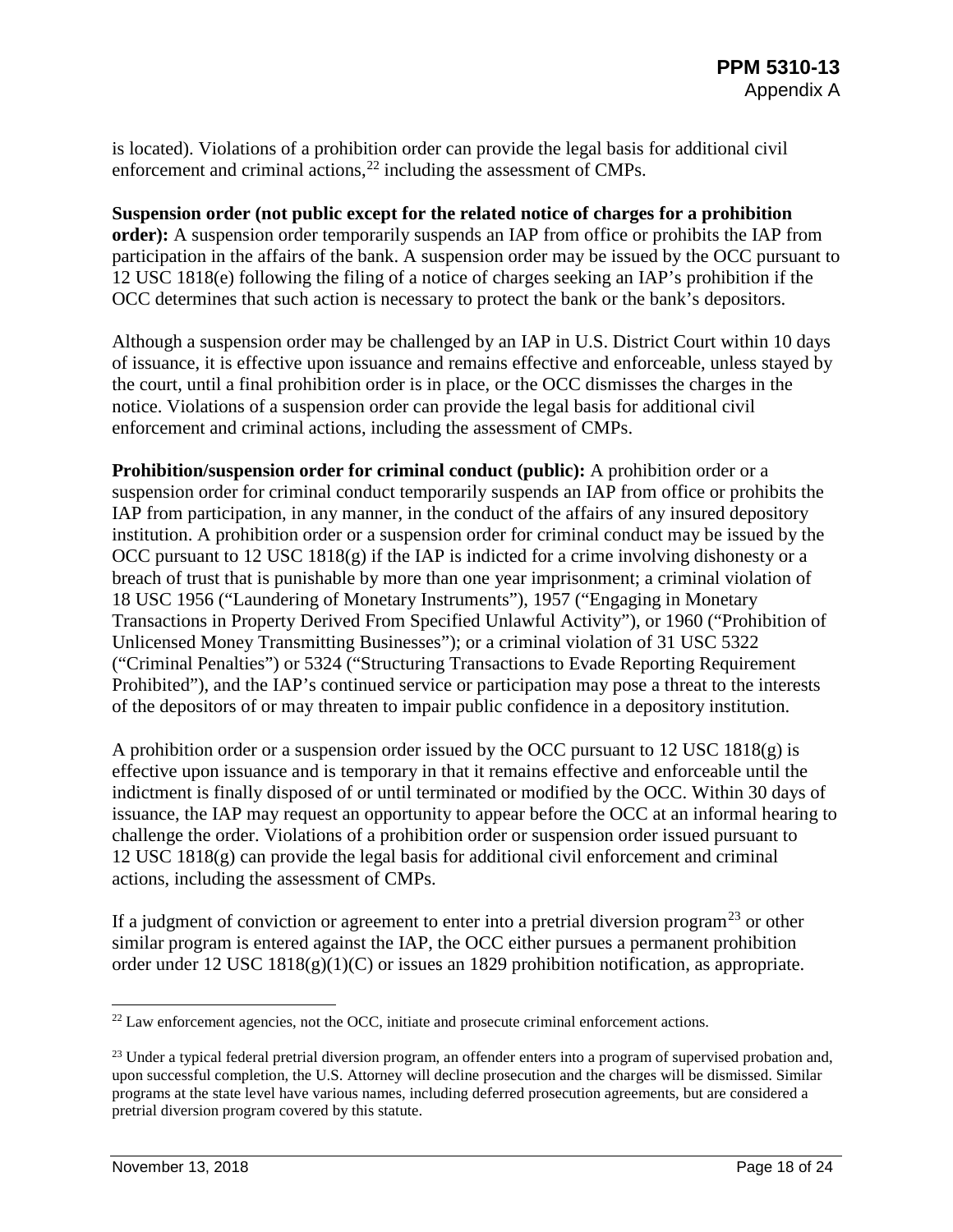Alternatively, if the IAP is acquitted of the criminal charge, the OCC may still pursue a civil enforcement action, including a prohibition order under 12 USC 1818(e) or other enforcement action against the IAP, as appropriate.

Examiners who become aware of a current or former IAP who has been charged with, convicted of, or entered into a pretrial diversion program for a crime involving dishonesty, breach of trust, money laundering, or monetary transactions should contact OCC legal staff. IAPs convicted of certain crimes are also subject to the 12 USC 1829 prohibitions described below.

**Civil money penalty (public):** Refer to PPM 5000-7, "Civil Money Penalties."

#### **Other Actions Affecting Individuals**

**1829 prohibition notification (public):** Under 12 USC 1829, individuals who are convicted of or enter into a pretrial diversion program<sup>[24](#page-18-0)</sup> for a crime involving dishonesty, breach of trust, or money laundering are, by operation of law, automatically barred from being an IAP with respect to any insured depository institution or from directly or indirectly owning, controlling, or otherwise participating in the affairs of any insured depository institution. Upon receipt of relevant judgment and conviction documents from a state or federal court involving a current or former IAP at an OCC-supervised insured depository institution, the OCC issues a letter informing the IAP of the automatic prohibition. Although not technically an OCC enforcement action, the fact that an 1829 prohibition notification has been sent to an IAP is made public on the OCC's website. An individual, under certain circumstances, may apply to the FDIC for a termination of this automatic prohibition. An individual who knowingly violates the prohibition is subject to civil and criminal enforcement actions.

Most 1829 prohibition notifications are processed as part of the OCC's Fast Track Program. Refer to PPM 5310-8, "Fast Track Enforcement Program." Examiners who become aware of a current or former IAP who has been convicted of or entered into a pre-trial diversion program for a crime involving dishonesty, breach of trust, or money laundering should consult OCC legal staff to have the matter processed under the OCC's Fast Track Program as appropriate.

#### **Removal, suspension, and debarment of accountants from performing audit services**

**(public):** Pursuant to 12 USC 1831m(g)(4), the OCC may remove, suspend, or bar an independent public accountant, upon a showing of good cause, from performing audit services required by 12 USC 1831m. As described in 12 CFR 19.241-46, under certain circumstances the OCC may take an action to remove, suspend, or debar independent public accountants and their accounting firms from performing independent audit and attestation services for banks required under 12 USC 1831m and 12 CFR 363. The OCC may remove, suspend, or debar an independent public accountant (i.e., any individual who performs or participates in providing audit services) if the OCC finds, among other things, that the accountant lacks qualifications to perform audit services; has knowingly or recklessly engaged in conduct that results in a violation of applicable professional standards; has engaged in certain negligent conduct; has knowingly or recklessly given (or participated in giving) false or misleading information to the OCC; or has

<span id="page-18-0"></span><sup>&</sup>lt;sup>24</sup> Refer to footnote 23.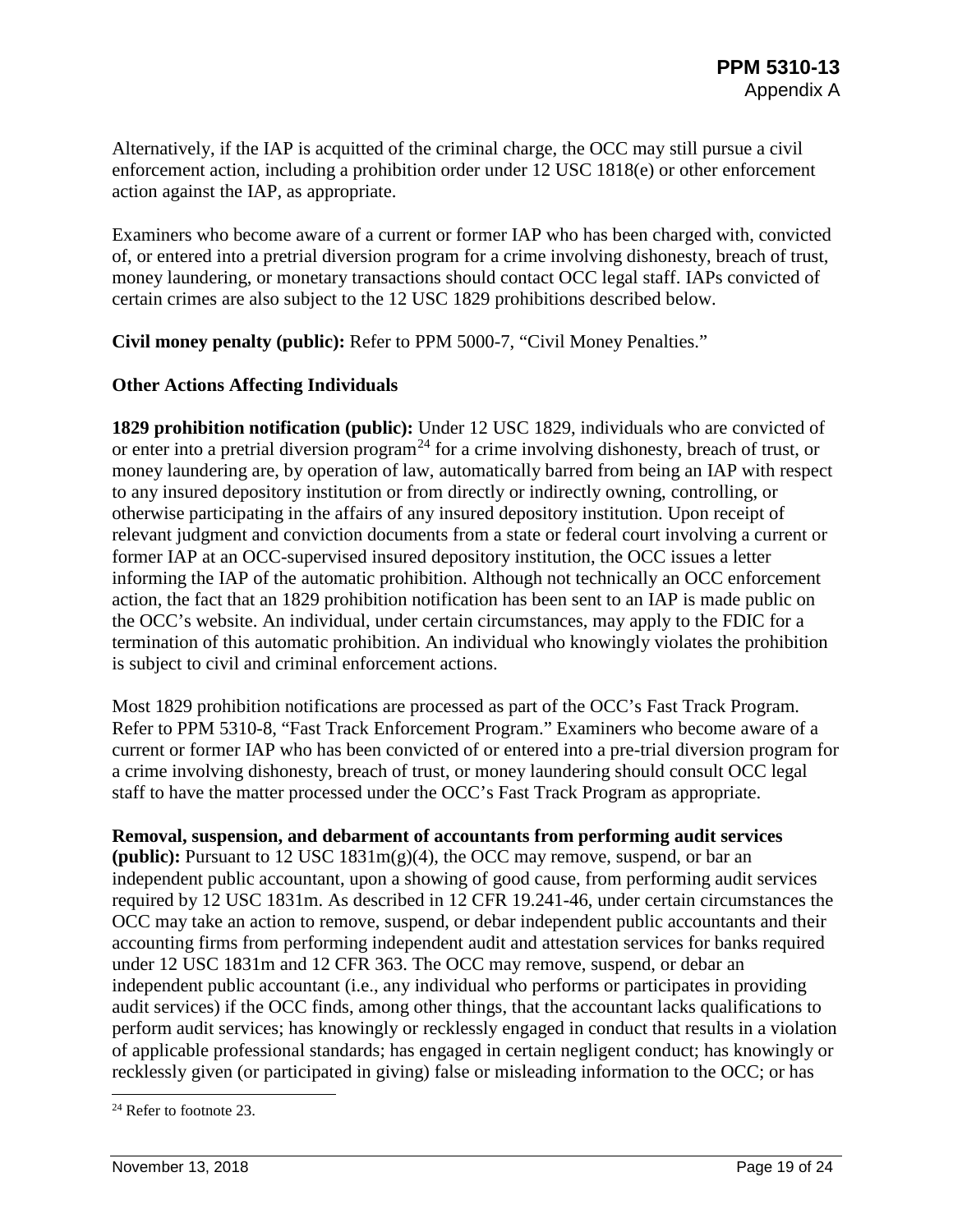engaged in, or aided and abetted, a material and knowing or reckless violation of any provision of the federal banking or securities laws, rules, and regulations or any other law. If the OCC determines that there is good cause for the removal, suspension, or debarment of a member or employee of an accounting firm, the OCC may also remove, suspend, or debar such firm or one or more offices of such firm.

Under 12 CFR 19.243, the OCC may initiate a proceeding to remove, suspend, or debar an accountant or accounting firm from performing audit services by issuing a written notice of intention to take such action. The accountant or accounting firm may request a hearing. If the OCC issues a written notice of intention to remove, suspend, or debar an accountant or accounting firm from performing audit services, the OCC may also, under certain circumstances, immediately suspend an accountant or accounting firm from performing audit services. A suspended accountant or accounting firm may, within 10 calendar days of service of a written notice of immediate suspension, file with the OCC a petition for a stay. The immediate suspension is effective upon service of the written notice of immediate suspension and remains in effect until the OCC issues a stay, dismisses the charges in the notice of intention, or issues a final order of removal, suspension, or debarment.

Under certain circumstances enumerated in 12 CFR 19.244, an independent accountant or accounting firm is automatically (i.e., by operation of law) removed, suspended, and debarred if sanctioned by certain other agencies (e.g., the Board of Governors of the Federal Reserve System, the FDIC, and the U.S. Securities and Exchange Commission).

**Prompt corrective action dismissal of directors or senior executive officers (FDIC-insured banks only, public):** This is a PCA action against the bank, but it affects the director or senior executive officer, who has certain procedural rights, including the right to notice and an informal OCC hearing to consider reinstatement. FDIC-insured banks are subject to mandatory and discretionary restrictions and actions depending on the bank's PCA capital category.<sup>[25](#page-19-0)</sup> These can include a PCA dismissal, which is a PCA directive against the bank. Under 12 USC 1831*o*(f)(2)(F), 12 CFR 6, 12 CFR 19.230-31 (national banks), and 12 CFR 165.9 (federal savings associations), the OCC may require a critically undercapitalized bank, a significantly undercapitalized bank, or an undercapitalized bank that has failed to submit or fails in any material respect to implement an acceptable capital plan to dismiss from office a director or senior executive officer who has held office for more than 180 days immediately before the bank became undercapitalized. This action constitutes a dismissal from a specific bank and is not a prohibition from employment at all insured depository institutions.

To effect a PCA dismissal, the OCC first issues a notice of intent to issue a PCA directive to the bank, unless the OCC finds it necessary to issue a PCA directive without providing such notice. The bank is given an opportunity to respond to the notice of intent and explain why the proposed PCA directive is not necessary, suggest any modifications to the proposed PCA directive, or provide any other relevant information to support its position. After considering the bank's response, the OCC may issue the PCA directive as proposed or in modified form, determine that

<span id="page-19-0"></span> <sup>25</sup> Refer to 12 USC 1831*o,* 12 CFR 6, 12 CFR 165 (federal savings associations); and OCC Bulletin 2018-33, "Prompt Corrective Action."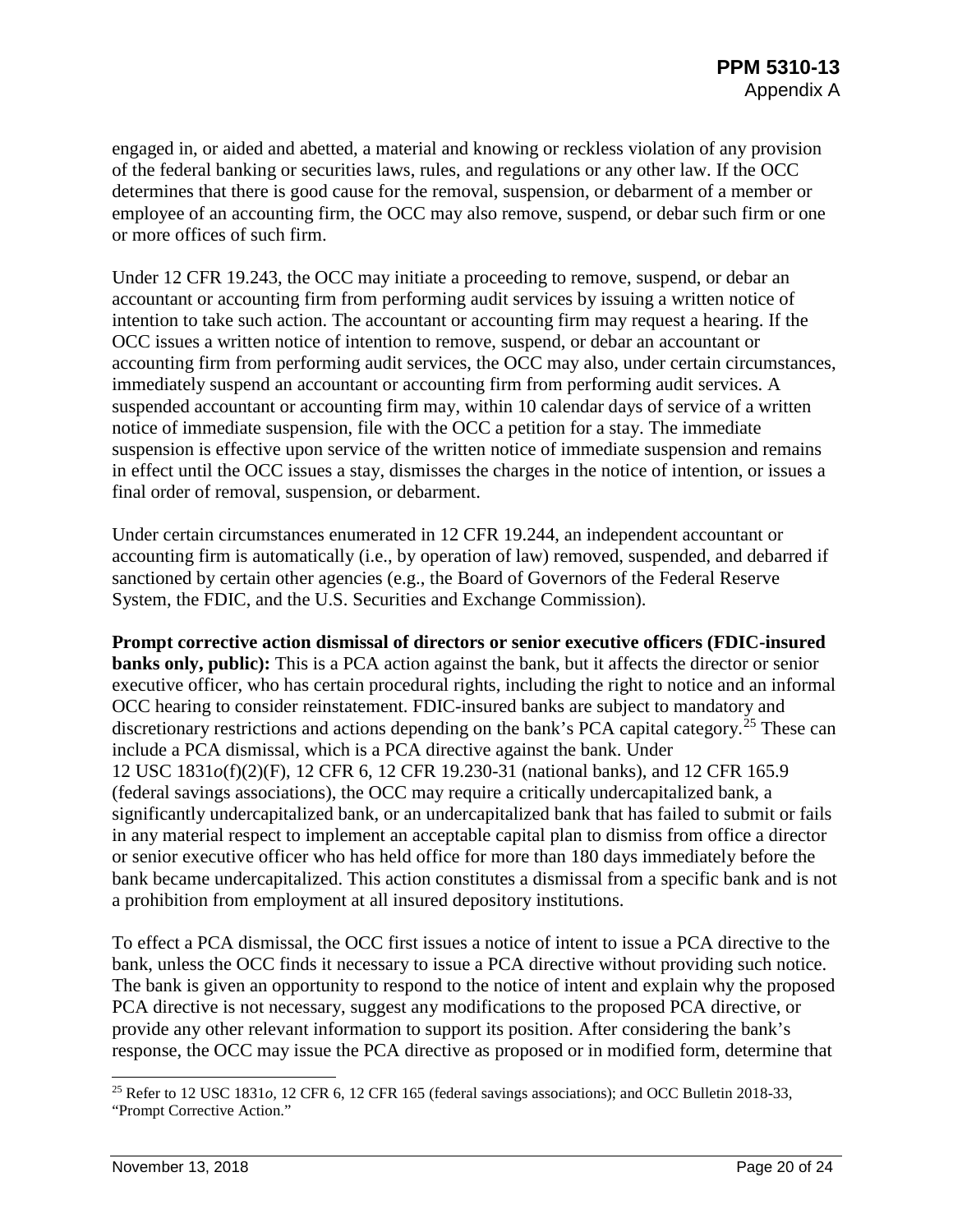no action is necessary, or seek more information from the bank. The OCC must also serve a copy of the PCA directive (or relevant portions) upon the director or senior executive officer who is to be dismissed.

The director or senior executive officer may request reinstatement and an informal hearing, but the dismissal remains in effect while the request for reinstatement is pending unless the OCC orders otherwise. The director or senior executive officer bears the burden of proving that his or her continued employment would materially strengthen the bank's ability to become adequately capitalized and to correct the unsafe or unsound condition or unsafe or unsound practice, as applicable. Violations of a PCA dismissal can provide the legal basis for additional enforcement actions against the bank and the director or senior executive officer, including the assessment of CMPs. A PCA directive, including a PCA dismissal, may also be enforced through application to a U.S. District Court.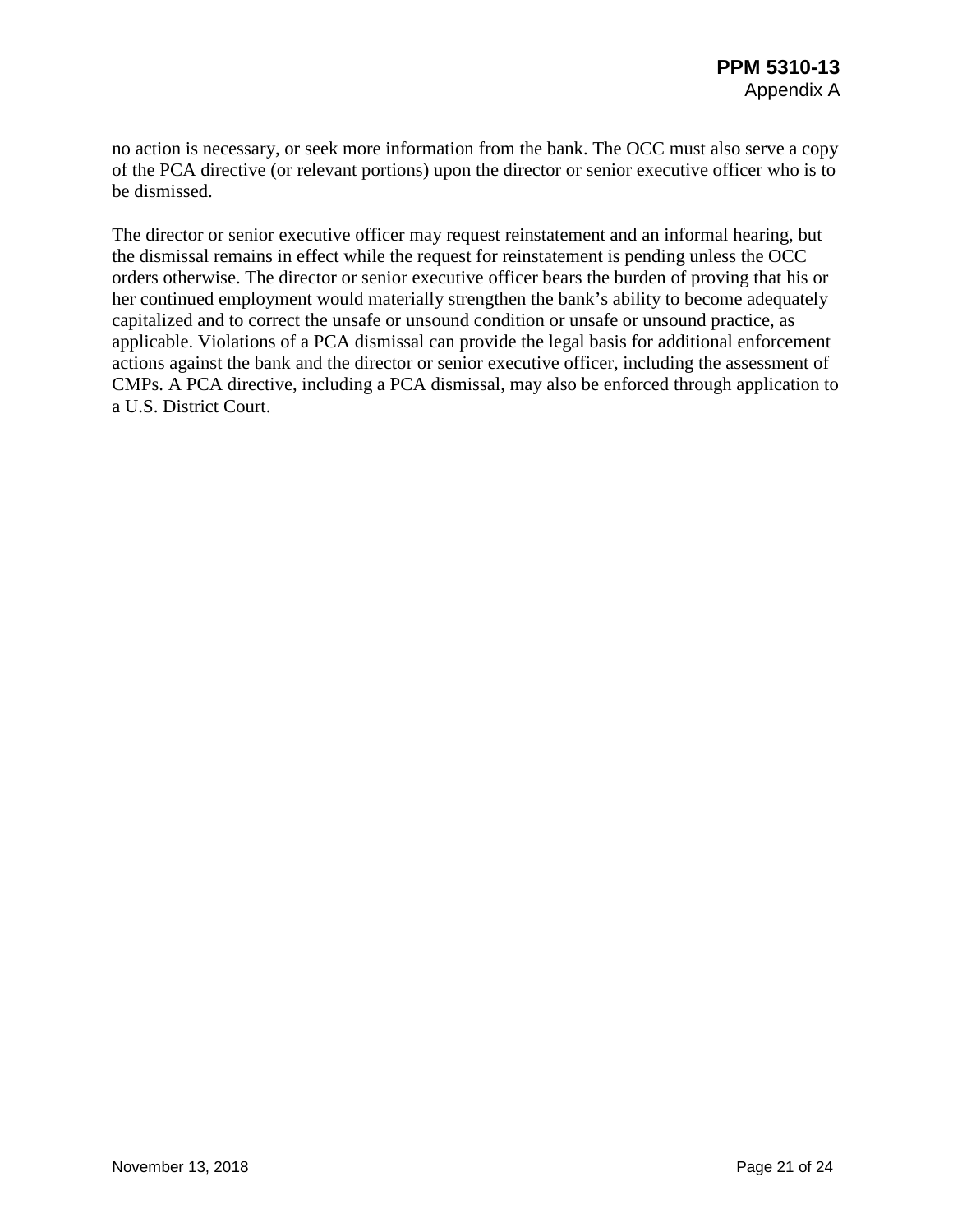# **Appendix B: Abbreviations**

<span id="page-21-0"></span>

| U.S. Code of Federal Regulations                  |
|---------------------------------------------------|
| civil money penalty                               |
| <b>District Supervision Review Committee</b>      |
| <b>Enforcement and Compliance Division</b>        |
| <b>Federal Deposit Insurance Corporation</b>      |
| institution-affiliated party                      |
| <b>Major Matters Supervision Review Committee</b> |
| <b>Midsize Supervision Review Committee</b>       |
| Office of the Comptroller of the Currency         |
| order of investigation                            |
| prompt corrective action                          |
| personal cease-and-desist order                   |
| <b>Policies and Procedures Manual</b>             |
| supervision review committee                      |
| U.S. Code                                         |
| <b>Washington Supervision Review Committee</b>    |
|                                                   |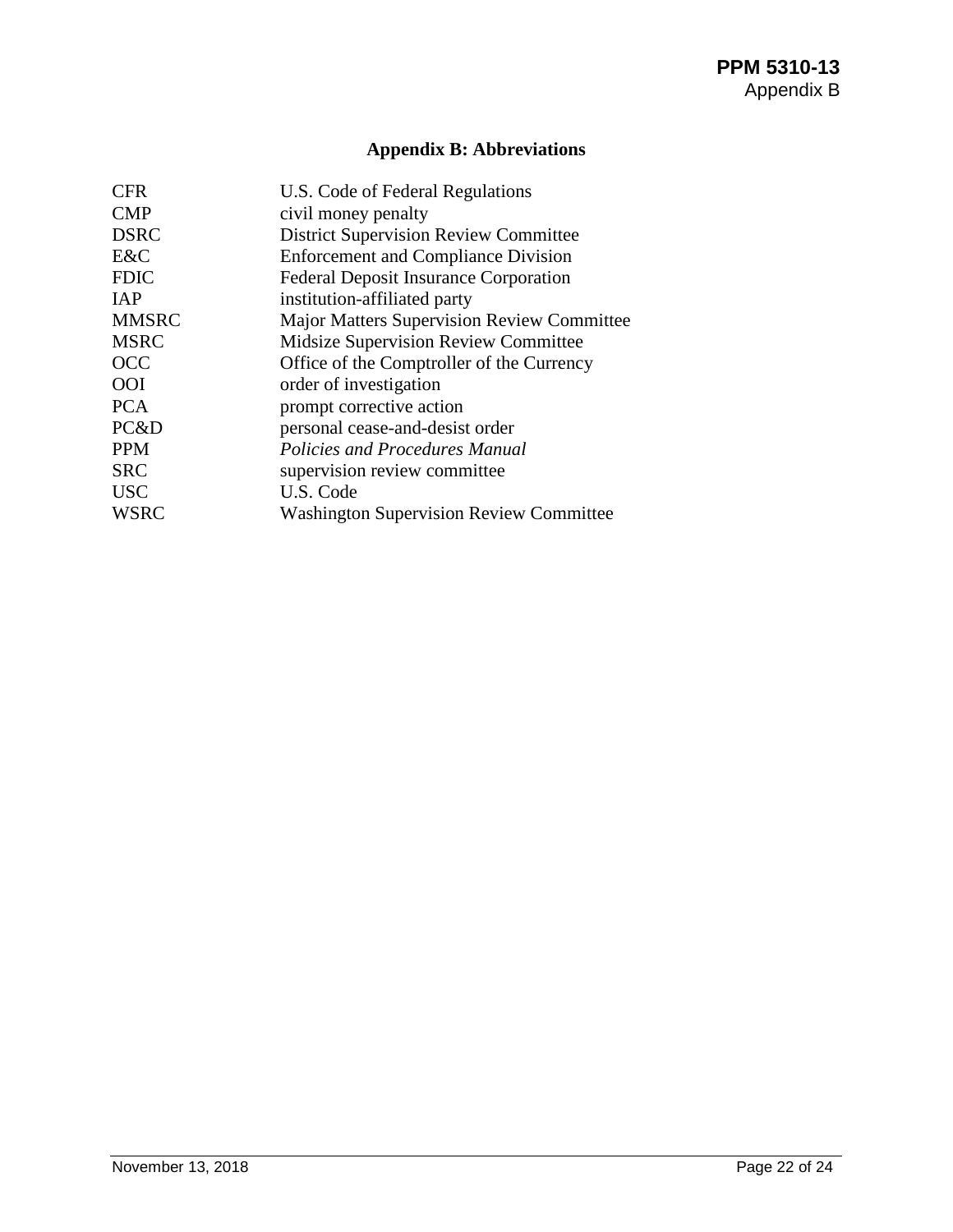# **Appendix C: References**

<span id="page-22-0"></span>References are generally applicable to national banks and federal savings associations unless otherwise noted.

#### **Laws**

- 12 USC 481, "Appointment of Examiners; Examination of Member Banks, State Banks, and Trust Companies; Reports" (national banks)
- 12 USC 1464, "Federal Savings Associations" (federal savings associations)
- 12 USC 1813, "Definitions"
- 12 USC 1817, "Assessments"
- 12 USC 1818, "Termination of Status as Insured Depository Institution"
- 12 USC 1820, "Administration of Corporation"
- 12 USC 1828, "Regulations Governing Insured Depository Institutions"
- 12 USC 1829, "Penalty for Unauthorized Participation by Convicted Individual"
- 12 USC 1831m, "Early Identification of Needed Improvements in Financial Management"
- 12 USC 1831*o*, "Prompt Corrective Action"
- 12 USC 3102, "Establishment of Federal Branches and Agencies by Foreign Bank" (federal branches and agencies)
- 12 USC 3108, "Regulation and Enforcement" (federal branches and agencies)
- 12 USC 3110, "Penalties" (federal branches and agencies)
- 12 USC 3909, "General Authorities"
- 18 USC 1956, "Laundering of Monetary Instruments"
- 18 USC 1957, "Engaging in Monetary Transactions in Property Derived From Specified Unlawful Activity"
- 18 USC 1960, "Prohibition of Unlicensed Money Transmitting Business"
- 24 USC 2462, "Time for Commencing Proceedings"
- 31 USC 5322, "Criminal Penalties"
- 31 USC 5324, "Structuring Transactions to Evade Reporting Requirement Prohibited"

# **Regulations**

- 12 CFR 4, subpart C, "Release of Non-Public OCC Information"
- 12 CFR 5.50, "Change in Control of a National Bank or Federal Savings Association"
- 12 CFR 5.51, "Changes in Directors and Senior Executive Officers of a National Bank or Federal Savings Association"
- 12 CFR 6, "Prompt Corrective Action"
- 12 CFR 19, "Rules of Practice and Procedure" (national banks)
- 12 CFR 28.19, "Enforcement" (federal branches and agencies)
- 12 CFR 109, "Rules of Practice and Procedure in Adjudicatory Proceedings" (federal savings associations)
- 12 CFR 112, "Rules for Investigative Proceedings and Formal Examination Proceedings" (federal savings associations)
- 12 CFR 165, "Prompt Corrective Action" (federal savings associations)